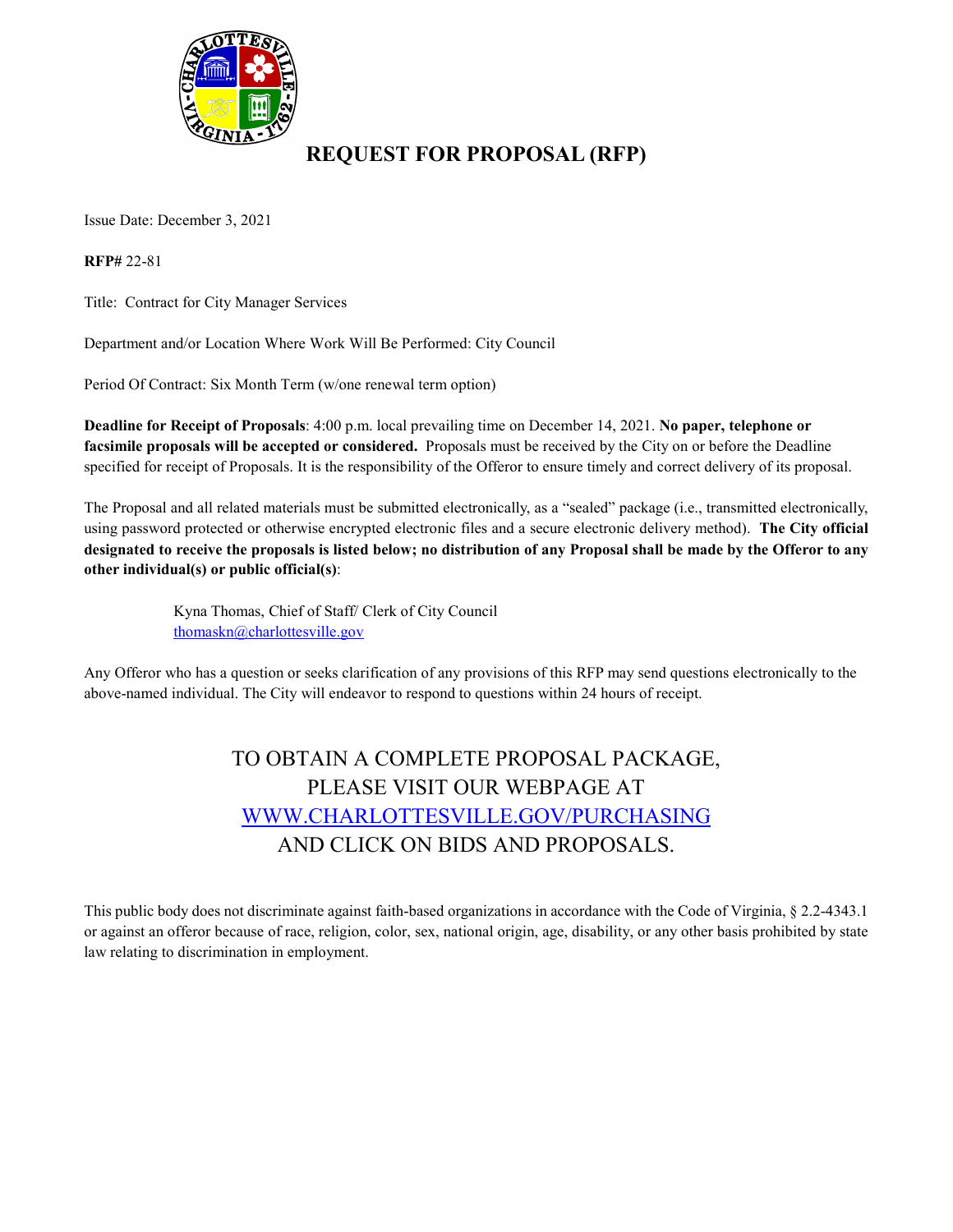|         |                                                  | <b>PAGE</b> |
|---------|--------------------------------------------------|-------------|
| Ι.      | <b>PURPOSE</b>                                   | 3           |
| $\Pi$ . | MINORITY BUSINESS PROGRAM                        | 3           |
| HI.     | <b>BACKGROUND</b>                                | 3           |
| IV.     | STATEMENT OF URGENT NEEDS                        | $3-4$       |
| V.      | PROPOSAL PREPARATION AND SUBMISSION INSTRUCTIONS | $4 - 13$    |
| VL.     | SPECIAL TERMS AND CONDITIONS                     | $13 - 15$   |
| VII.    | <b>ATTACHMENTS</b>                               | 15-27       |

Be advised that some of the content in the associated pages may not be posted in an accessible format for screen readers due to the length, complexity and technical nature; however, accommodations will be made upon request by calling 434-970-3860 or submitting an email request to [purchasing@charlottesville.gov.](mailto:purchasing@charlottesville.gov)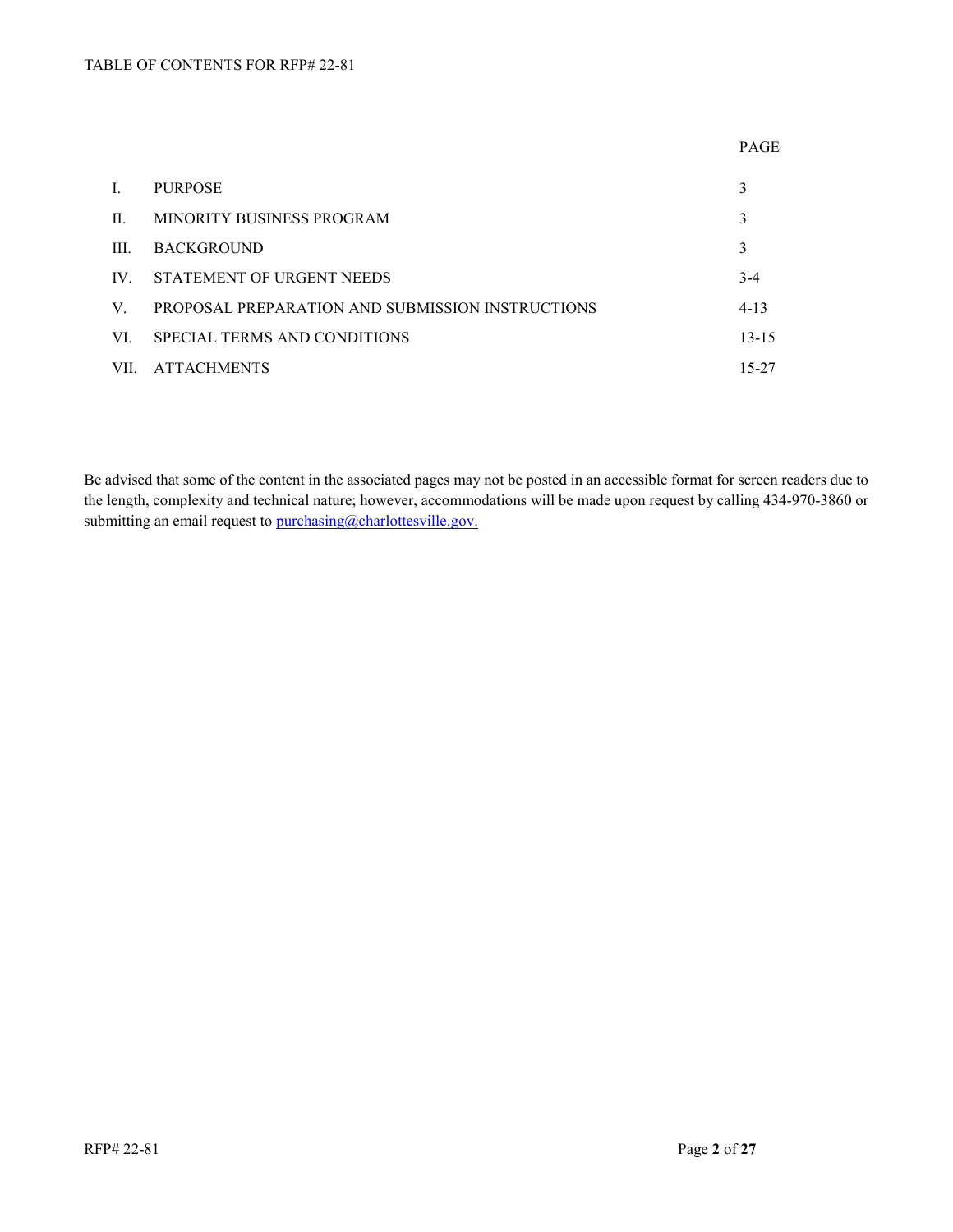- I. **PURPOSE**: The City of Charlottesville is seeking a contract with an established firm that can provide local government management/ administration.
- II. **MINORITY BUSINESS PROGRAM**: As part of the City of Charlottesville's Minority Business Program, the City of Charlottesville encourages the participation of small, women, minority, veteran and micro-owned businesses (SWaM-O) in the City's procurement transactions. In order to support and build up the capacity of SWaM-O businesses, City Council and staff have taken steps to push forward policy changes and initiatives to help reduce barriers to doing business with the City. To find out more about the current City of Charlottesville initiatives and programs please visit the Minority Business Program website at [https://www.charlottesville.gov/718/Minority-](https://www.charlottesville.gov/718/Minority-Business-Program)[Business-Program.](https://www.charlottesville.gov/718/Minority-Business-Program)
- III. **BACKGROUND**: The City of Charlottesville local government has an emergency need to contract with an established firm that can provide management services to the City on an interim basis. The position of City Manager is currently vacant, following the withdrawal of an individual who had been selected to serve as Interim City Manager. The City organization has been under extreme stress in recent years, with instability in multiple key leadership positions. In addition to the vacancy in the City Manager position, the City's human resources and police departments are without leaders at the director level. Between the date of this RFP and April 2022 the new City Council (who will be seated January 1, 2022) will need to establish a strategic plan for the government and capital improvement and general fund budgets for Fiscal Year 2023. City Council's desire is to be in a position to commence a robust, community-engaged process to recruit an individual to serve as the next City Manager, during the second quarter of 2022.

#### IV. **STATEMENT OF URGENT NEEDS**: The successful firm will be required to provide the following:

- a. A written contract for the provision of the following services as an independent contractor ("Services"):
	- 1. See that all ordinances, resolutions, directives and orders of the governing body, and all laws of the Commonwealth required to be enforced through the governing body or officers subject to the control of the governing body, are faithfully executed;
	- 2. Make monthly written reports to the City Council upon the affairs of the locality under the control and supervision of the city manager;
	- 3. Receive reports from, and give directions to, all heads of offices, departments and boards of the locality under the control and supervision of the city manager;
	- 4. Working in conjunction with the City's deputy city managers and budget director, prepare and submit to the City Council a proposed annual budget for FY2023 on or before March 15, 2022, with recommendations, in accordance with section 19 of the City Charter and general laws;
	- 5. Execute the FY 22 budget as finally adopted by the governing body, through June 30, 2022;
	- 6. Keep the city council fully advised on the locality's financial condition and its future financial needs;
	- 7. Appoint all officers and employees of the locality in accordance with the City Charter and City Code, except as the city manager may authorize a deputy city manager or a department director responsible to him to appoint subordinates in such office, department and board;
	- 8. Assist City Council with development of an updated job description for a city manager, along with a prioritized work plan for a permanent city manager, tied to a written plan of goals and priorities approved by City Council for calendar years 2022 and 2023; and
	- 9. Perform such other duties as may be prescribed by the City Council.
- b. The services referenced in paragraph (a.), above, shall be provided by an individual who is either employed by or under contract with the Successful Offeror and who is approved by City Council. The individual shall possess the following minimum background and experience: a master's degree in public administration or a related field, and at least ten (10) years' professional experience as a city manager in an urban locality, or an equivalent combination of education and experience. Past experience of the assigned individual must demonstrate direct responsibility for leadership within at least two or more of the following areas: community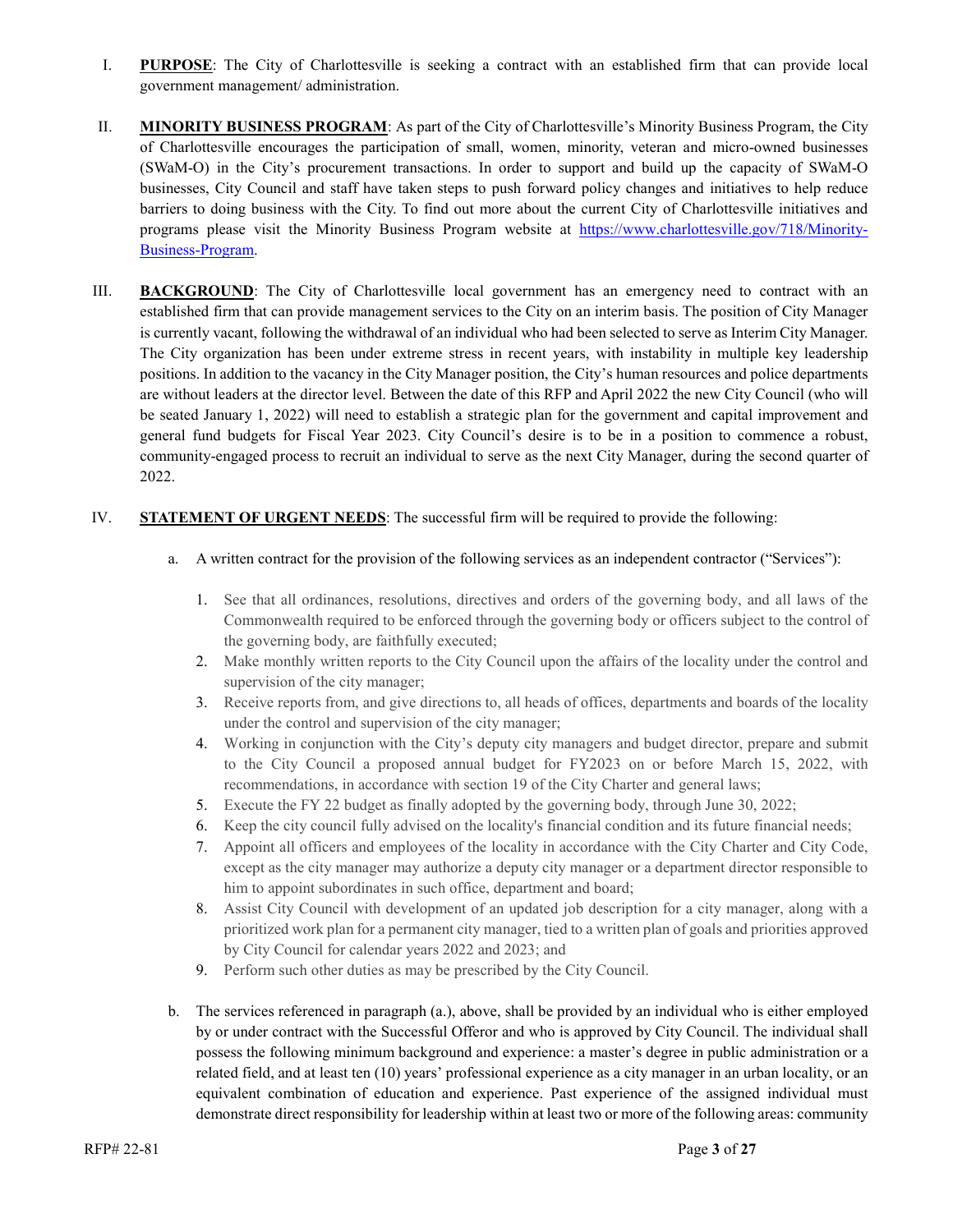engagement/ working effectively with diverse community groups; strategic planning and relationship building with a city council; direct responsibility for preparation and execution of a municipal budget, personnel management, and economic and community development. This individual must be bondable, and bonded as required by City Code Section 2-4 and will have day to day responsibility for performance of the Services.

The individual assigned by the successful Offeror to this contract must be supported by members of the successful offeror's firm who have expertise in municipal governance, including, without limitation, the following: organizational structure, human resources administration, public safety administration, collective bargaining, business and information technology, municipal budgets and/or capital improvement program design and implementation.

c. The successful Offeror will demonstrate experience providing similar services under contract other municipalities who were in crisis or who have required outside support during periods of vacancy in key leadership positions.

#### V. **PROPOSAL PREPARATION AND SUBMISSION INSTRUCTIONS**:

#### A. **GENERAL INSTRUCTIONS**:

- 1. Proposal: Offerors must submit a complete response to this RFP ("Proposal"), containing the following materials:
	- a. One written [narrative] Proposal (not to exceed 20 pages), in PDF format, setting forth a narrative description of how the Offeror can satisfy the requirements of Section IV of this RFP, and of the Offeror's planned approach to the provision of the Services described in Section IV. Additionally, the Proposal shall incorporate the following forms:
		- Attachment B Sample COI and Guide to the Accord Form
		- Attachment  $D -$  Signature Sheet
		- Attachment E State Corporation Commission Form
		- Attachment F Offeror Data Sheet
		- Attachment G Certification of No Collusion
		- Attachment H Proprietary/Confidential Information Identification
		- Attachment I Small, Women, Minority, Micro, employment services organizations, and Veteran-Owned Business Objectives
		- Insurance Certificate: See General Terms and Conditions Section. Insurance for coverages and limits required by the City.
	- b. Key Staff of Offeror:
		- (i) A list of the principal(s) within the Offeror's firm who will be assigned to oversee and administer the firm's work on this contract and resumes for each of those principals.
		- (ii) Resumes for at least two (2) individuals for consideration by City Council who would be assigned to perform Services on site within the City of Charlottesville, as described in Section IV, Paragraph b, above. Each page of these resumes shall include a header or footer containing the words: "*Prepared for Use and Discussion by the Charlottesville City Council within a Closed meeting*".

Resumes must include qualifications, degrees, certifications, experience and licenses of key employees, consultants, and sub-consultants to be assigned to the project. Provide the length (time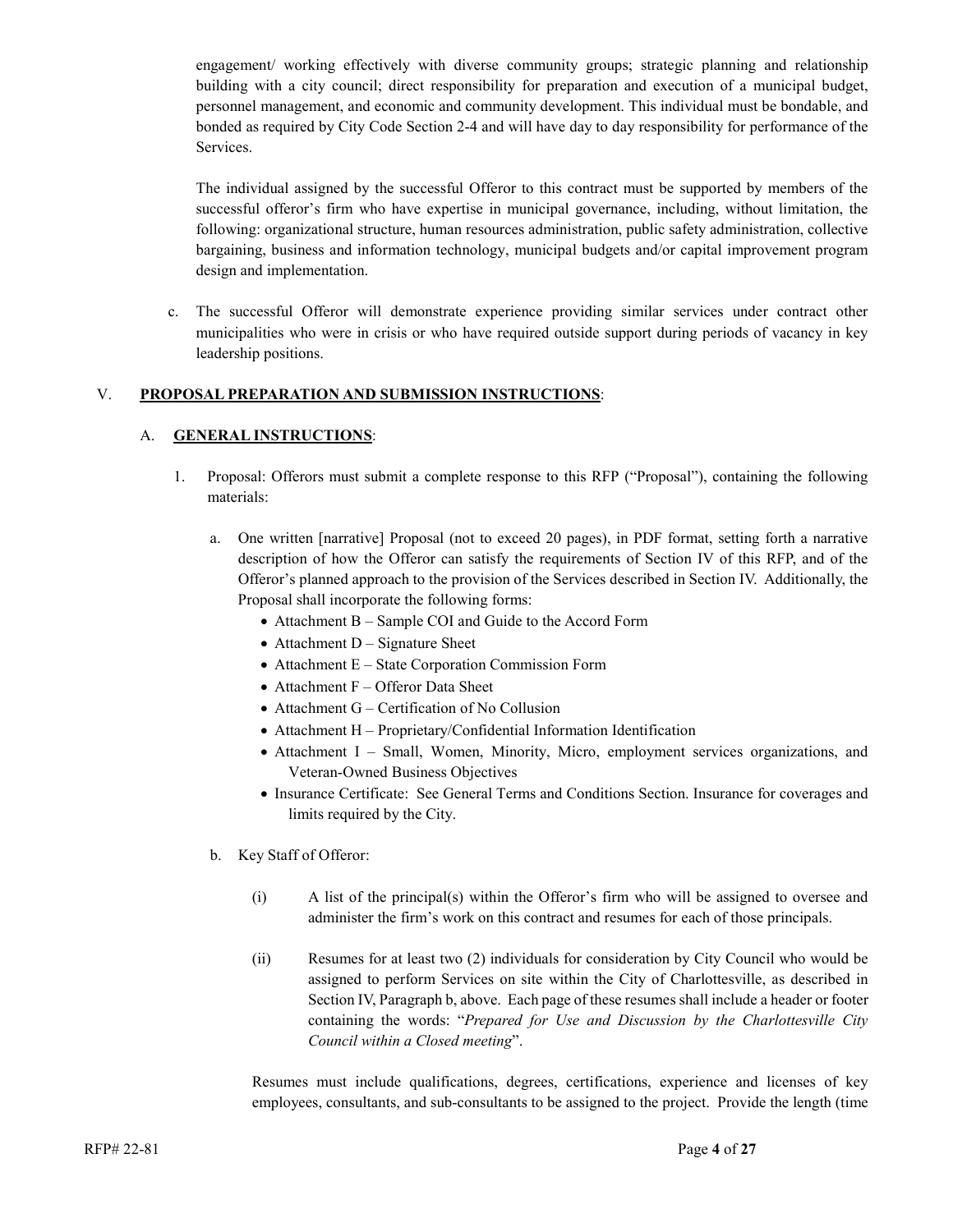and number of projects) of relationship the offeror has with the proposed employees, consultants, and sub-consultants.

- c. The price, or a schedule of pricing, at which the Services are being Offered to the City.
- d. Pursuant to Code of Virginia,  $\S2.2-4311(2)(B)$  an Offeror organized as a stock or nonstock corporation, limited liability company, business trust, or limited partnership, or registered as a registered limited liability partnership, shall be authorized to transact business in the Commonwealth as a domestic or foreign business entity if so required by Title 13.1 or Title 50 or as otherwise required by law and shall include in its Proposal its State Corporation Commission identification/registration number. If an Offeror organized as one of the specified types of entities is not required to be authorized to transact business in the Commonwealth as a foreign business entity under Title 13.1 or Title 50 the Offeror shall include a narrative statement explaining the basis for its exception.
- e. All written agreements, contracts, service agreements, account applications, forms and other documents, of any nature, that the successful Offeror would require the City to sign in connection with any contract resulting from this procurement transaction, or the performance thereof by the successful Offeror, must be submitted as part of the Offeror's Proposal.

#### 2. Proposal Requirements and Information:

- a. The Proposal and all related materials must be submitted to the City electronically, as a "sealed" package (i.e., using encrypted electronic files and a secure electronic delivery method).
- b. Each Proposal shall be signed by an authorized representative of the Offeror.
- c. Each Proposal must be and remain valid for a period of at least forty-five (45) days from the Deadline for Receipt of Proposals.
- c. Each Offeror shall prepare its Proposal simply, providing a clear, straightforward, concise description of the Offeror's qualifications, availability, reliability and suitability to provide the required services, and capabilities, in all respects, to fully perform the requirements of this RFP.
- d. All proceedings, records, contracts and other records relating to this procurement transaction shall be open to public inspection in accordance with Section 2.2-4342 of the *Virginia Public Procurement Act*.

Trade secrets or proprietary information submitted by an offeror shall not be subject to public disclosure under the *Virginia Freedom of Information Act*; however, the offeror must invoke the protections of § 2.2-4342(F) of the Code of Virginia, in writing, either before or at the time the data or other material is submitted. The written notice must specifically identify the data or materials to be protected and state the reasons why protection is necessary. The proprietary or trade secret material submitted must be identified by some distinct method such as highlighting or underlining and must indicate only the specific words, figures, or paragraphs that constitute trade secret or proprietary information. The classification of an entire proposal document, line item prices, and/or total proposal prices as proprietary or trade secrets is not acceptable.

If a Proposal contains any proprietary information, the Offeror must submit one (1) redacted version (marked "*Redacted Copy*") with the proprietary information removed/ blacked out.

e. Offerors, upon request, shall be afforded the opportunity to inspect proposal records within a reasonable time after the evaluation and negotiations of proposals are completed, but prior to award, except in the event that the City decides not to accept any of the proposals and to reopen the contract.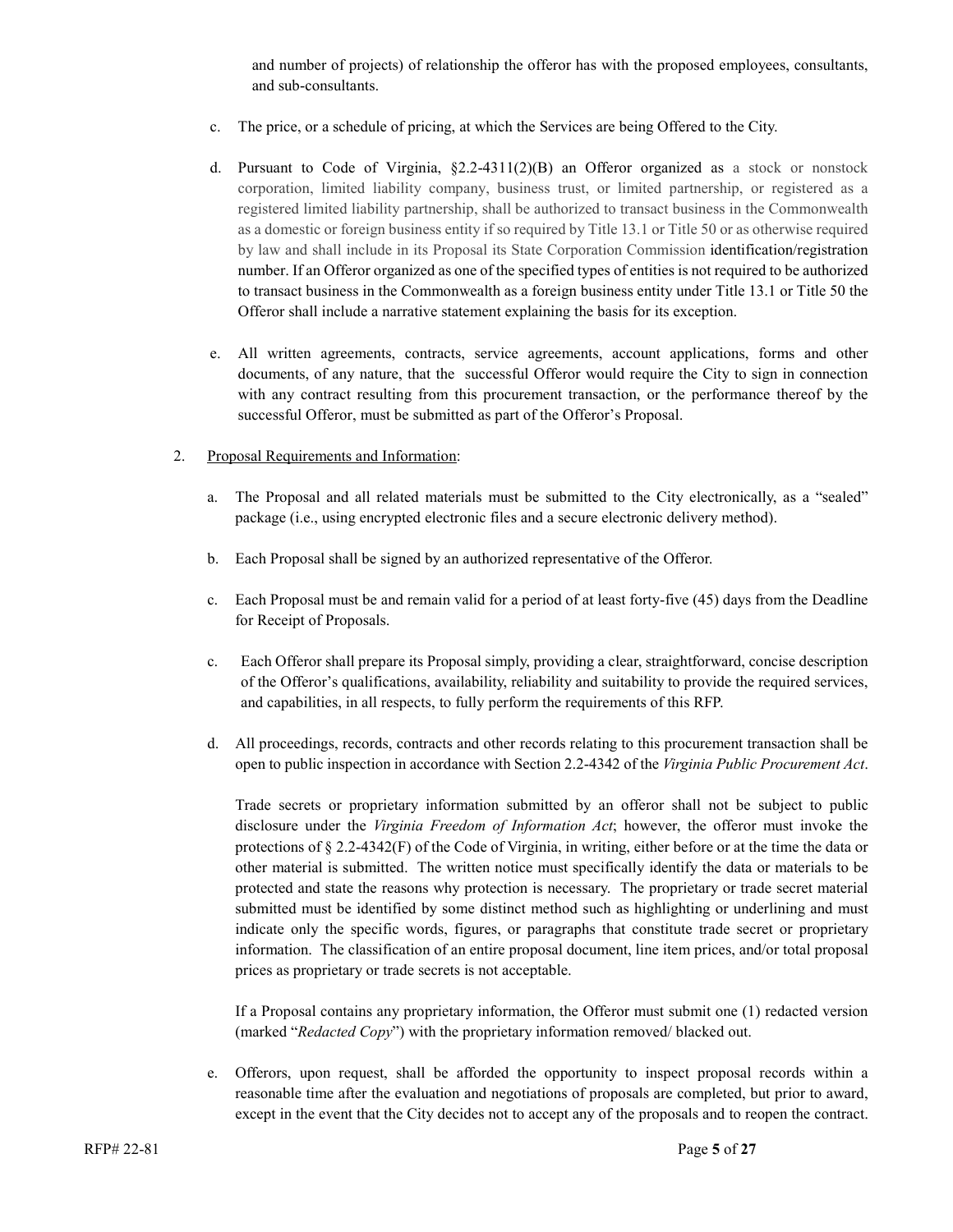Otherwise, proposal records shall be open to public inspection only after award of a contract by the City.

- f. All costs of proposal preparation and presentation of Proposal shall be borne by the Offeror. The City is not liable for any cost incurred by the offeror prior to issuance of a contract.
- g. Oral Presentation: Offerors who submit a proposal in response to this RFP may be required to give an oral presentation of their proposal to the City Council. This provides an opportunity for the offeror to clarify or elaborate on the proposal. Oral presentations are an option of the City and may or may not be required.
- B. EVALUATION CRITERIA: Proposals shall be evaluated by the Charlottesville City Council using the following criteria (numerical scores will not be utilized):
	- 1. The quality and completeness of the Proposal;
	- 2. The qualifications, capacity, and experience of the firm to perform the Services sought within this RFP
	- 3. Price

#### C. AWARD OF CONTRACT:

1. Selection shall be made of two or more Offerors deemed to be fully qualified and best suited among those submitting proposals, on the basis of the factors involved in the Request for Proposal, including price. Negotiations shall then be conducted with each of the Offerors so selected. Each selected Offeror shall state any exception to any liability provisions contained in the Request for Proposal in writing at the beginning of negotiations, and such exceptions shall be considered during negotiation. Price shall be considered but need not be the sole or primary determining factor. After negotiations have been conducted with each Offeror so selected, the City Council shall select the Offeror which, in its opinion, has made the best proposal and provides the best value, and shall award the contract to that Offeror. Should the City Council determine in its sole discretion that only one offeror is fully qualified, or that one offeror is clearly more highly qualified than the others under consideration, a contract may be negotiated and awarded to that offeror. The Clerk of Council or another City staff member shall document the basis of the City Council's determination in writing.

#### 2. GENERAL TERMS AND CONDITIONS—any contract awarded by the City Council will be subject to the following terms and conditions:

a. ANTI-DISCRIMINATION: By submitting their proposals, offers certify to the City that they will conform to the provisions of the Federal Civil Rights Act of 1964, as amended, as well as the Virginia Fair Employment Contracting Act of 1975, as amended, where applicable, the Virginias with Disabilities Act, the Americans with Disabilities Act and Code of Virginia 2.2-4311, 2.2-4311.2, and 2.2-4312 of the *Virginia Public Procurement Act (VPPA)*. If the award is made to a faith-based organization, the organization shall not discriminate against any recipient of goods, services, or disbursements made pursuant to the contract on the basis of the recipients religion, religious belief, refusal to participate in a religious practice, or on the race, color, religion, national origin, sex, pregnancy, childbirth or related medical conditions, age, marital status, sexual orientation, gender identity, status as a veteran, or disability, and shall be subject to the same rules as other organizations that contract with public bodies to account for the use of the funds provided; however, if the faith-based organization segregates public funds into separate accounts, only the accounts and programs funded with public funds shall be subject to audit by the public body. (Code of Virginia 2.2.4343.1E and Code of the City of Charlottesville Chapter 2, Article XV, § 2-431).

Every contract over \$10,000 shall include the provisions: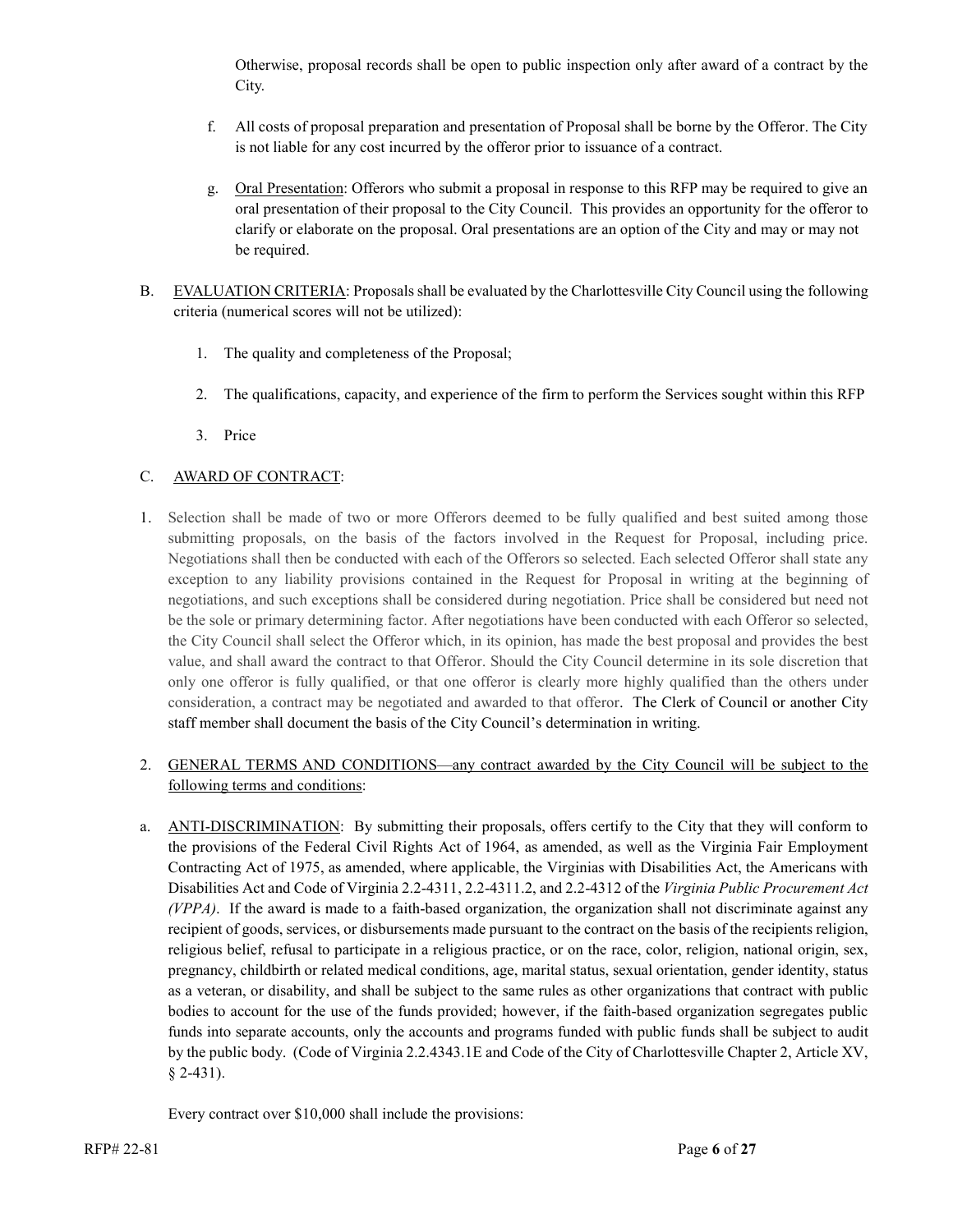- 1. During the performance of this contract, the contractor agrees as follows:
	- i. During the performance of this contract, the Contractor agrees that it will not discriminate against any employee or applicant for employment because of race, color, religion, national origin, sex, pregnancy, childbirth or related medical conditions, age, marital status, sexual orientation, gender identity, status as a veteran, or disability, or any other basis prohibited by law relating to discrimination in employment, except where there is a bona fide occupational qualification reasonably necessary to the normal operation of the contractor. The Contractor agrees to post in conspicuous places, available to employees and applicants for employment, notices setting forth the provisions of this nondiscrimination clause.
	- ii. The Contractor, in all solicitations or advertisements for employees placed by or on behalf of the contractor, shall state that it is an equal opportunity employer.
- iii. Notices, advertisements and solicitations placed in accordance with federal law, rule or regulation shall be deemed sufficient for the purpose of meeting these requirements.
- iv. The requirements of these provisions 1. and 2. are a material part of the contract. If the Contractor violates one of these provisions, the City may terminate the affected part of this contract for breach, or at its option, the whole contract. Violation of one of these provisions may also result in debarment from City contracting regardless of whether the specific contract is terminated.

2. The contractor will include the provisions of Paragraph a.1, preceding above, in every subcontract or purchase order over \$10,000, so that the provision will be binding upon each subcontractor or vendor.

- b. ANTI-DISCRIMINATION OF CONTRACTORS: A bidder, offeror, or contractor shall not be discriminated against in the solicitation or award of this contract because of race, color, religion, national origin, sex, pregnancy, childbirth or related medical conditions, age, marital status, sexual orientation, gender identity, status as a veteran, or disability, or any other basis prohibited by state law relating to discrimination in employment or because the offeror employs ex-offenders unless the City has made a written determination that employing ex-offenders on the specific contract is not in its best interest. If the award of this contract is made to a faith-based organization and an individual, who applies for or receives goods, services, or disbursements provided pursuant to this contract objects to the religious character of the faith-based organization from which the individual receives or would receive the goods, services, or disbursements, the public body shall offer the individual, within a reasonable period of time after the date of his objection, access to equivalent goods, services, or disbursements from an alternative provider.
- c. ANTITRUST: By entering into a contract, a contractor conveys, sells, assigns, and transfers to the City of Charlottesville all rights, title and interest in and to all causes of action it may now have or hereafter acquire under the antitrust laws of the United States and the Commonwealth of Virginia, relating to the particular goods or services purchased or acquired by the City of Charlottesville under said contract.
- d. APPLICABLE LAWS & COURTS: This procurement transaction, and any resulting contract, shall in all aspects be governed by the laws of the Commonwealth of Virginia, notwithstanding its conflicts of laws provisions. Any litigation with respect to the Contract shall be brought in the Circuit Court for the City of Charlottesville, Virginia.
- e. ASSIGNMENT OF CONTRACT: A contract shall not be assignable by the contractor in whole or in part without the written consent of the City.
- f. AVAILABILITY OF FUNDS: The City's obligation under a contract awarded as a result of this procurement transaction shall be and are hereby made expressly contingent upon the availability and appropriation of public funds to support the City's performance thereof.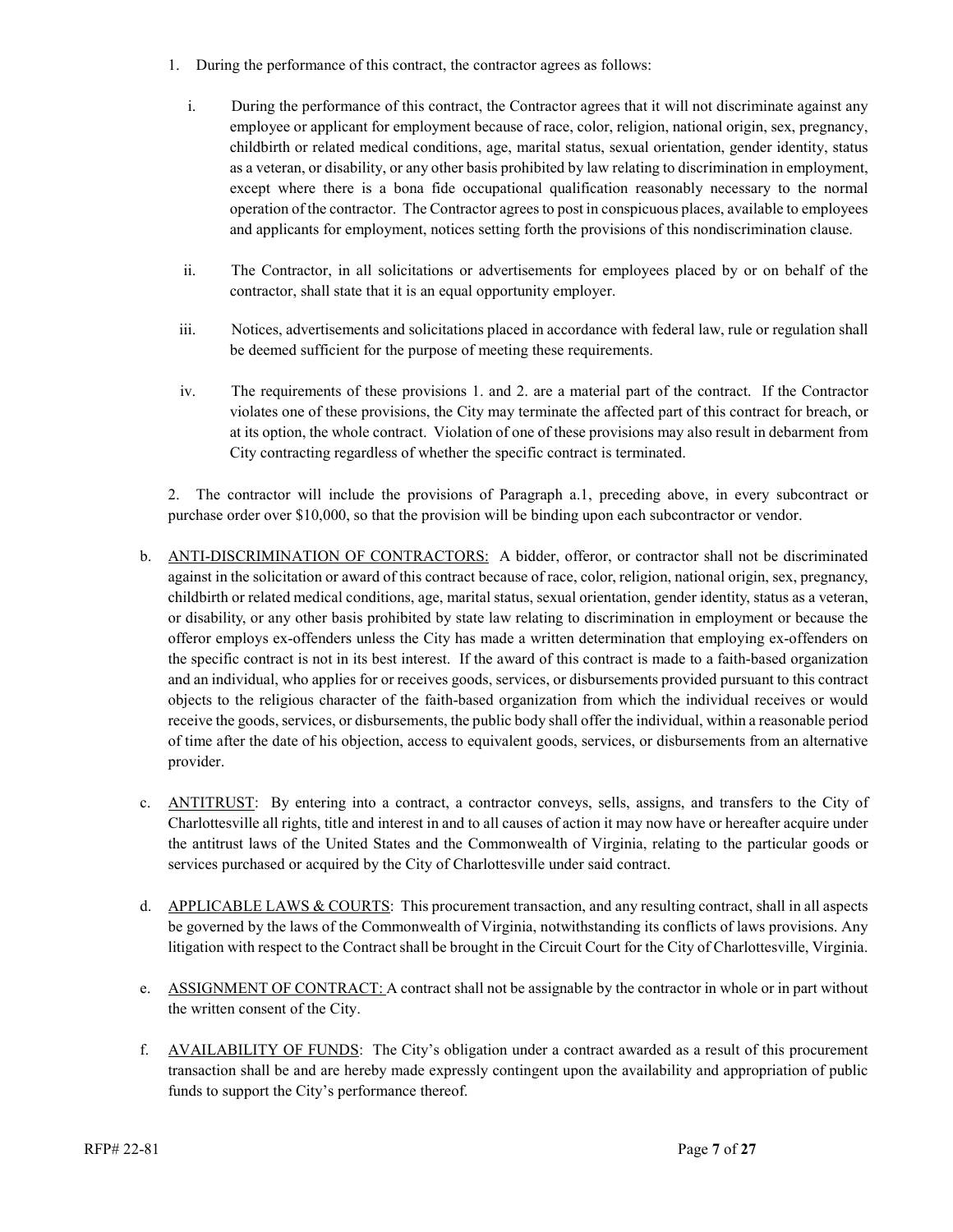- g. BUSINESS-TO-GOVERNMENT VENDOR REGISTRATION: The City's SAP electronic solution offers vendor self-service registration. Vendors are not required to register prior to bidding or submitting an offer, however, purchase orders cannot be issued and payment to vendors cannot be processed to a non-registered vendor. Go to [https://www.charlottesville.gov/purchasing.](https://www.charlottesville.gov/purchasing)
- h. CHANGES TO THE CONTRACT: Changes can be made to the contract in any of the following ways:
	- i. The parties may agree in writing to modify the contract.
	- ii. If the contract is awarded on a fixed price basis, the fixed price cannot be increased by more than ten percent (10%) or \$25,000, without the advance approval of the City.
	- iii. Under no circumstances may the amount of this contract be increased, without adequate consideration, for any purpose (including, but not limited to, relief of the Contractor from the consequences of an error in its or offer).
- i. CLARIFICATION OF TERMS: The City will assume no responsibility for oral instructions, suggestion or interpretation of this RFP. Any question regarding the proposal documents and/or scope of work/specifications shall be directed to the Purchasing Division and any material change will be submitted to all offerors through issuance of an addendum. **Any questions related to this solicitation must be submitted to the City's designated contact on page one no fewer than two (2) business days prior to the Deadline set by this RFP for receipt of proposals by the City**. Questions should be in writing and electronic transmission is preferred. Questions submitted beyond the time specified above may be left unanswered if sufficient time does not allow a response to all prospective offerors without causing an unacceptable delay in the process.
- j. CONTRACTOR'S FORMS/BOILERPLATE CONTRACTS: Under no circumstances shall the City be required to agree to any contractual provision (i) that would materially conflict with any requirement(s) of this RFP, (ii) that would affect the price, quality, quantity or delivery schedule for any goods or services, (iii) that would conflict with any requirement of the Virginia Public Procurement Act or the Charlottesville City Code, or (iv) that would, in the City's sole discretion, materially alter the overall combination of quality, price and various elements of required services that in total are optimal relative to the City's needs, and the Contractor shall not condition its performance or delivery upon any such agreement by the City. Offeror is not required to state any exception to any liability provisions in its Proposal; if selected for negotiation after the proposal is submitted, the offeror must state any exception to the liability provisions in writing at the beginning of the negotiation.
- k. CONTRACTUAL CLAIMS: During performance of the Contract, contractual claims, whether for money or other relief, shall be submitted in writing no later than 60 days after final payment; however, written notice of the contractor's intention to file a claim shall be given at the time of the occurrence or beginning of the work upon which the claim is based. The City has established an administrative procedure for consideration of contractual claims, and a copy of such procedure is available upon request from the City's Purchasing Office. Contractual disputes shall also be subject to the provisions of Va. Code §2.2-4363(D) and (E) (exhaustion of administrative remedies) and §2.2-4364 (legal actions). Resolution of a claim by the City or its administrative appeals panel shall not relieve a contractor of the requirement to submit any invoice(s) as a condition of receiving payment of specific amount(s) from the City.
- l. DEBARMENT STATUS**:** By submitting their proposals, offerors certify that they are not currently debarred by the federal government, the Commonwealth of Virginia, or any local government or public authority, from submitting bids or proposals on contracts for the type of goods and/or services covered by this solicitation, nor are they an agent of any person or entity that is currently so debarred.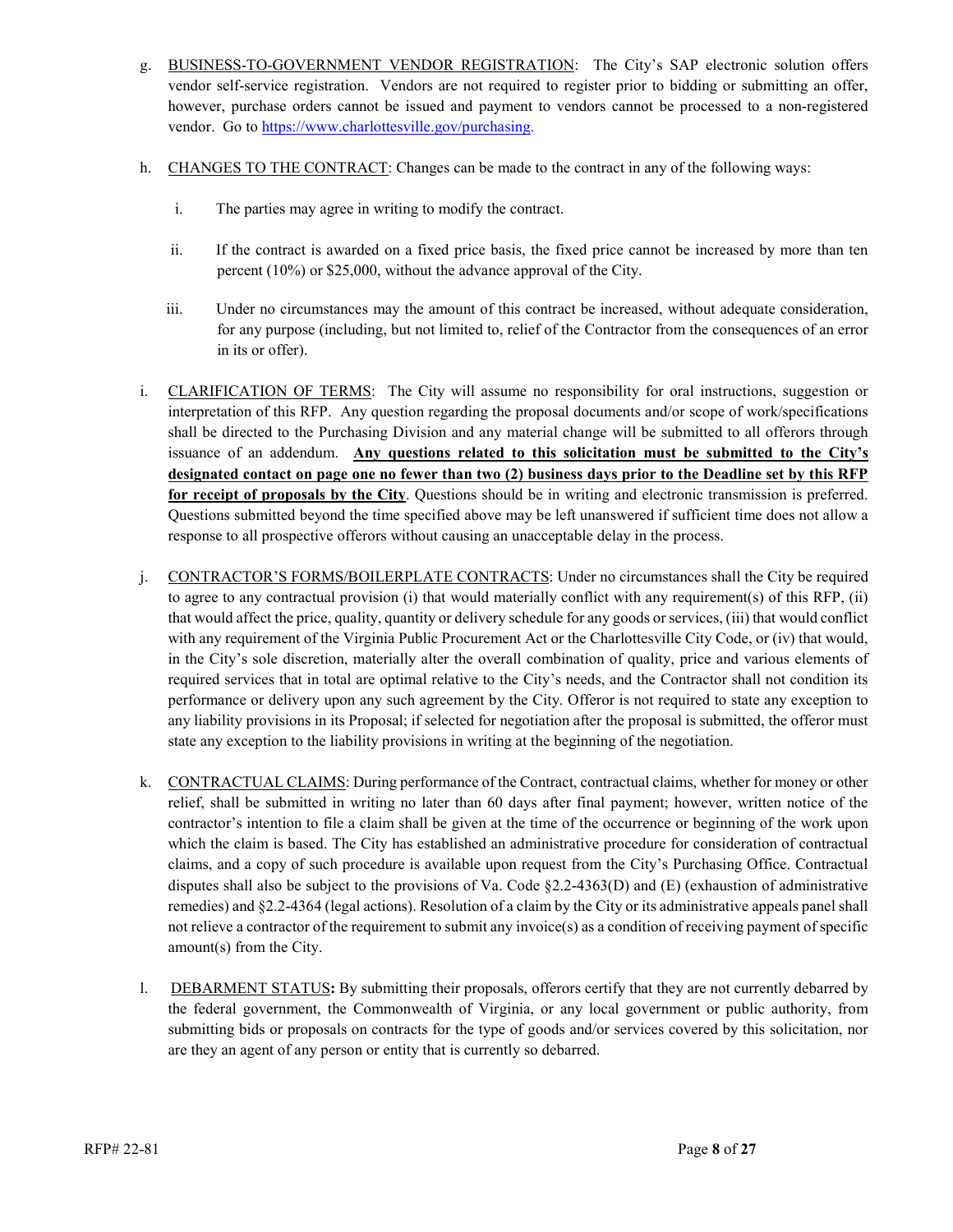- m. DEFAULT**:** In case of failure to deliver services in accordance with the contract terms and conditions, the City, after due oral or written notice, may procure them from other sources and hold the contractor responsible for any resulting additional costs, in addition to any other remedies which the City may have.
- n. DESIGNATED PERSONNEL: The key personnel designated in the Proposal shall not be changed except with the permission of the City. Contractor may not substitute other individual(s) without the prior, express written consent of the City. The City shall not be required to consent or accept any substitution(s) if to do so would require an increase in the compensation due the Contractor under this Agreement, or a reduction in the quantity or quality of the Service by this Agreement, as determined in the City's sole discretion.
- o. DRUG-FREE WORKPLACE CLAUSE: During the performance of this contract the contractor agrees as follows: (i) to provide a drug-free workplace for the contractor's employees; (ii) to post in conspicuous places, available to employees and applicants for employment, a statement notifying employees that the unlawful manufacture, sale, distribution, dispensation, possession, or use of a controlled substance or marijuana is prohibited in the contractor's workplace and specifying the actions that will be taken against employees for violations of such prohibition; and (iii) state in all solicitations or advertisements for employees placed by or on behalf of the contractor that the contractor maintains a drug-free workplace. For the purposes of this paragraph, "drug-free workplace" means a site for the performance of work done in connection with the contract awarded to a contractor in accordance with this procurement transaction, where the contractor's employees are prohibited from engaging in the unlawful manufacture, sale distribution, dispensation, possession or use of any controlled substance or marijuana during the performance of the contract.
- p. ETHICS IN PUBLIC CONTRACTING: Per Code of Virginia, 2.2-4367: By submitting a proposal, the Offeror certifies that their proposal is made without collusion or fraud and that they have not offered or received any kickbacks or inducements from any other offeror, supplier, manufacturer or subcontractor in connection with their proposal, and that they have not conferred on any public employee having official responsibility for this procurement transaction any payment, loan subscription, advance, deposit of money, services or anything of more than nominal value, present or promised, unless consideration of substantially equal or greater value was exchanged.
- q. HEADINGS: Section, article and paragraph headings contained within this Request for Proposals have been inserted only as a matter of convenience and for reference, and they in no way define, limit, or describe the scope or intent of any term, condition or provision of this Request for Proposals.
- r. IDLING REDUCTION REQUIREMENT: Contractors are required to comply with the City of Charlottesville's Idling Reduction Policy for Motor Vehicles and Equipment, policy number 100-12. This policy can be made available to any Offeror by submitting an email request to [purchasing@charlottesville.gov.](mailto:purchasing@charlottesville.gov)
- s. IMMIGRATION REFORM AND CONTROL ACT OF 1986: By entering into a written contract with the City of Charlottesville, the Contractor certifies that the Contractor does not, and shall not during the performance of the contract for goods and services in the Commonwealth of Virginia, knowingly employ an unauthorized alien as defined in the federal Immigration Reform and Control Act of 1986.
- t. INCLEMENT WEATHER/CLOSURE OF CITY OFFICES: If the City of Charlottesville is closed for business on the date and time set by this RFP for receipt of proposals, then proposals will be accepted on the next scheduled business day up to the time of day specified on the original date specified for receipt of proposals.
- u. INDEMNIFICATION: Contractor hereby assumes, and shall defend, indemnify and save the City and all of its officers, agents and employees harmless from and against any and all liability, loss, claim, suit, damage, charge or expense including attorney's fees which the City and all of its officers, agents and employees may suffer, sustain, incur or in any way be subjected to, on account of death of or injury to any person (including, without limitation, City officers, agents, employees, licensees and invitees) and for damage to, loss of , and destruction of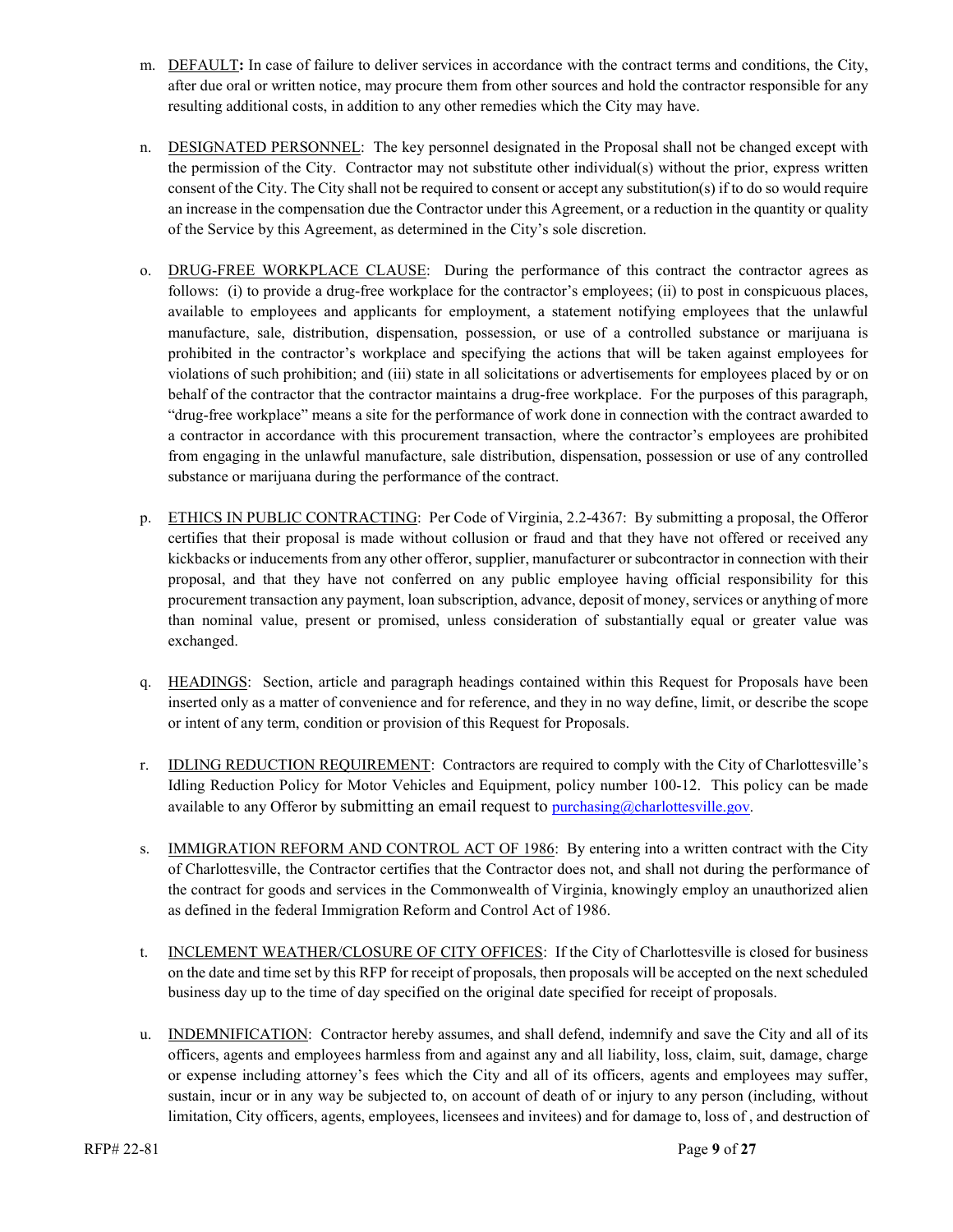any property whatsoever, which arises out of, results from, or is in any way connected with actions taken by the Contractor in the performance of its obligations under this Agreement, or which occurs as a consequence of any negligence, omission or misconduct of the Contractor and any of Contractor's subcontractors, agents or employees in the performance of Contractor's or any of its subcontractors, agents or employees in performing work under this contract, regardless of whether such loss or expense is caused in part by a party indemnified hereunder.

- v. INSURANCE: By signing and submitting a proposal under this solicitation, the offeror certifies that if awarded the contract, and unless otherwise negotiated with the City, it will purchase and maintain, at its sole expense, and from a company or companies authorized to do business within the Commonwealth of Virginia, insurance policies containing the following types of coverages and minimum limits, protecting from claims which may arise out of or result from the Offerors' performance or non-performance of services under this Contract, or the performance or non-performance of services under this Contract by anyone directly or indirectly employed by the Offeror or for whose acts it may be liable:
	- a. Workers' Compensation Statutory requirements and benefits. Coverage is compulsory for employers of three or more employees, to include the employer. Contractors who fail to notify the City of increases in the number of employees that change their workers' compensation requirements under the Code of Virginia during the course of the contract shall be in noncompliance with the contract. This policy shall specifically list Virginia as a covered state.
	- b. Employer's Liability \$100,000. This policy shall specifically list Virginia as a covered state.
	- c. Commercial General Liability \$1,000,000 per occurrence. Commercial General Liability is to include bodily injury and property damage, personal injury, advertising injury, contractual liability, and products and completed operations coverage. The City of Charlottesville and its officers, employees, agents and volunteers must be named as an additional insured and so endorsed on the policy.
	- d. Automobile Liability \$1,000,000 per occurrence. (Only used if motor vehicle is to be operated or driven on city property while under contract.)

1. Companies relying on use of employees' personal vehicles must provide proof of "non-owned" or "forhire" automobile liability coverage.

- f. All insurance coverage:
- 1. shall be issued by an insurance carrier authorized to do business within the Commonwealth of Virginia and rated A- VIII or better, by A. M. Best Company or equivalent rating from an alternate recognized ratings agency, and otherwise acceptable to the City;
- 2. shall be kept in force throughout performance of services;
- 3. shall be an occurrence based policy;
- 4. shall include completed operations coverage;
- 5. shall contain a cross liability or severability of interest clause or endorsement. Insurance covering the specified additional insured shall be primary and non-contributory, and all other insurance carried by the additional insureds shall be excess insurance;
- 6. where additional insured required, such policy shall not have a restriction on the limits of coverage provided to the City as an additional insured. The City shall be entitled to protection up to the full limits of the bidder's policy regardless of the minimum requirements specified in the Contract.

Proof Of Insurance: Prior to performance of any services or delivery of goods, the Offeror shall (i) have all required insurance coverage in effect; (ii) the Offeror shall deliver to the City evidence of insurance for all lines of coverage which is satisfactory to the City in its sole discretion. Required insurance coverages evidenced thereby should not be substantially modified or canceled without 30 days prior written notice to the City; and (iii) the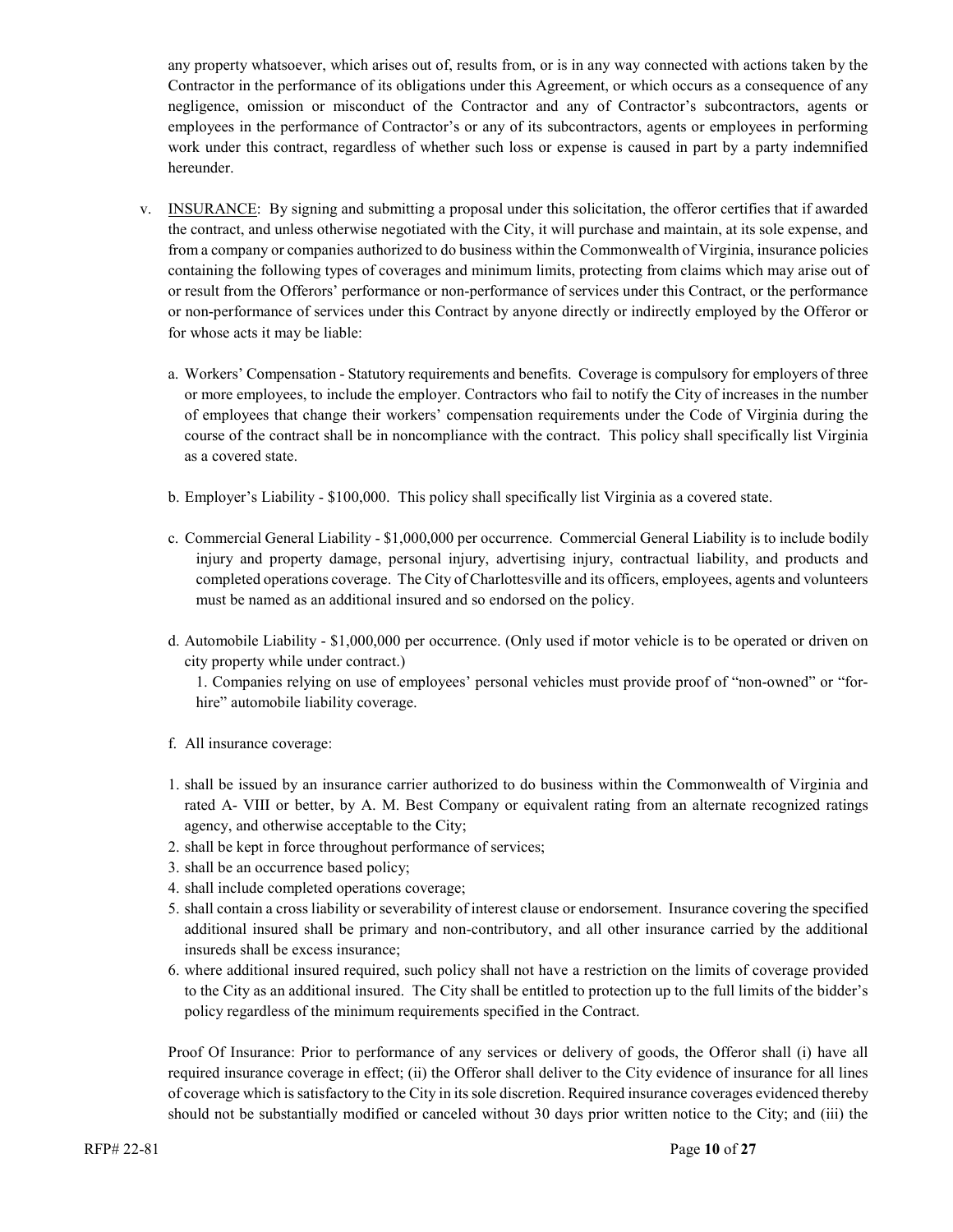Offeror shall deliver to the City endorsements to the policies which require the City and its officials, officers, employees, agents and volunteers be named as "additional insured". Policies which require this endorsement include: Commercial General Liability. Such endorsements must be approved by the City, and (iv) upon the request of the City, provide any other documentation satisfactory to the City in its sole discretion, evidencing the required insurance coverage, including but not limited to a copy of the insurance policy and evidence of payment of policy premiums. The Offeror shall require each of its subcontractors and suppliers to have coverage per the requirements herein in effect, prior to the performance of any services by such subcontractors and suppliers. Further, the Offeror shall ensure that all Required Insurance coverages of its subcontractors and suppliers is and remains in effect during performance of their services and certifies by commencement of the Work that this insurance and that of subcontractors is in effect and meets the requirements set forth herein. The City shall have no responsibility to verify compliance by the Offeror or its subcontractors and suppliers.

Effect Of Insurance: Compliance with insurance requirements shall not relieve the Offeror of any responsibility to indemnify the City for any liability to the City, as specified in any other provision of this contract, and the City shall be entitled to pursue any remedy in law or equity if the Offeror fails to comply with the contractual provisions of this contract. Indemnity obligations specified elsewhere in this Contract shall not be negated or reduced by virtue of any insurance carrier's denial of insurance coverage for the occurrence or event which is the subject matter of the claim, or by any insurance carrier's refusal to defend any named insured.

Waiver Of Subrogation: The Offeror agrees to release and discharge the City of and from all liability to the Offeror, and to anyone claiming by, through or under the Offeror, by subrogation or otherwise, on account of any loss or damage to tools, machinery, equipment or other property, however caused.

Sovereign Immunity: Nothing contained within this RFP shall effect, or shall be deemed to affect, a waiver of the City's sovereign immunity under Virginia law. No contract awarded as a result of this procurement transaction shall contain any provisions requiring the City or any City official(s) or employee(s) to waive or limit any sovereign or governmental immunity to which it may be entitled.

Right to Revise or Reject: The City reserves the right, but not the obligation, to revise any insurance requirement not limited to limits, coverages and endorsements, or reject any insurance policies which fail to meet the criteria stated herein. Additionally, the City reserves the right, but not the obligation, to review and reject any insurer providing coverage due to its poor financial condition or failure to operate legally.

- w. OSHA STANDARDS: All contractors and subcontractors performing services for the City are required and shall comply with all Occupational Safety and Health Administration (OSHA), State and City Safety and Occupational Health Standards and any other applicable rules and regulations. Also, all contractors and subcontractors shall be held responsible for the safety of their employees and any unsafe acts or conditions that may cause injury or damage to any persons or property within and around the work site area under this contract.
- x. OWNERSHIP OF DOCUMENTS: All information, documents, and electronic media furnished by the City to the Contractor belong to the City, are furnished solely for use in connection with the Contractor's performance of Services required by this Agreement, and shall not be used by the Contractor on any other project or in connection with any other person or entity, unless disclosure or use thereof in connection with any matter other than Services rendered to the City hereunder is specifically authorized in writing by the City in advance. All documents or electronic media prepared by or on behalf of the Contractor for the City are the sole property of the City, free of any retention rights of the Contractor. The Contractor hereby grants to the City an unconditional right of use, for any purpose whatsoever, documents or electronic media prepared by or on behalf of the Contractor pursuant to this Agreement, free of any copyright claims, trade secrets, or any other proprietary rights with respect to such documents.

#### y. PAYMENT: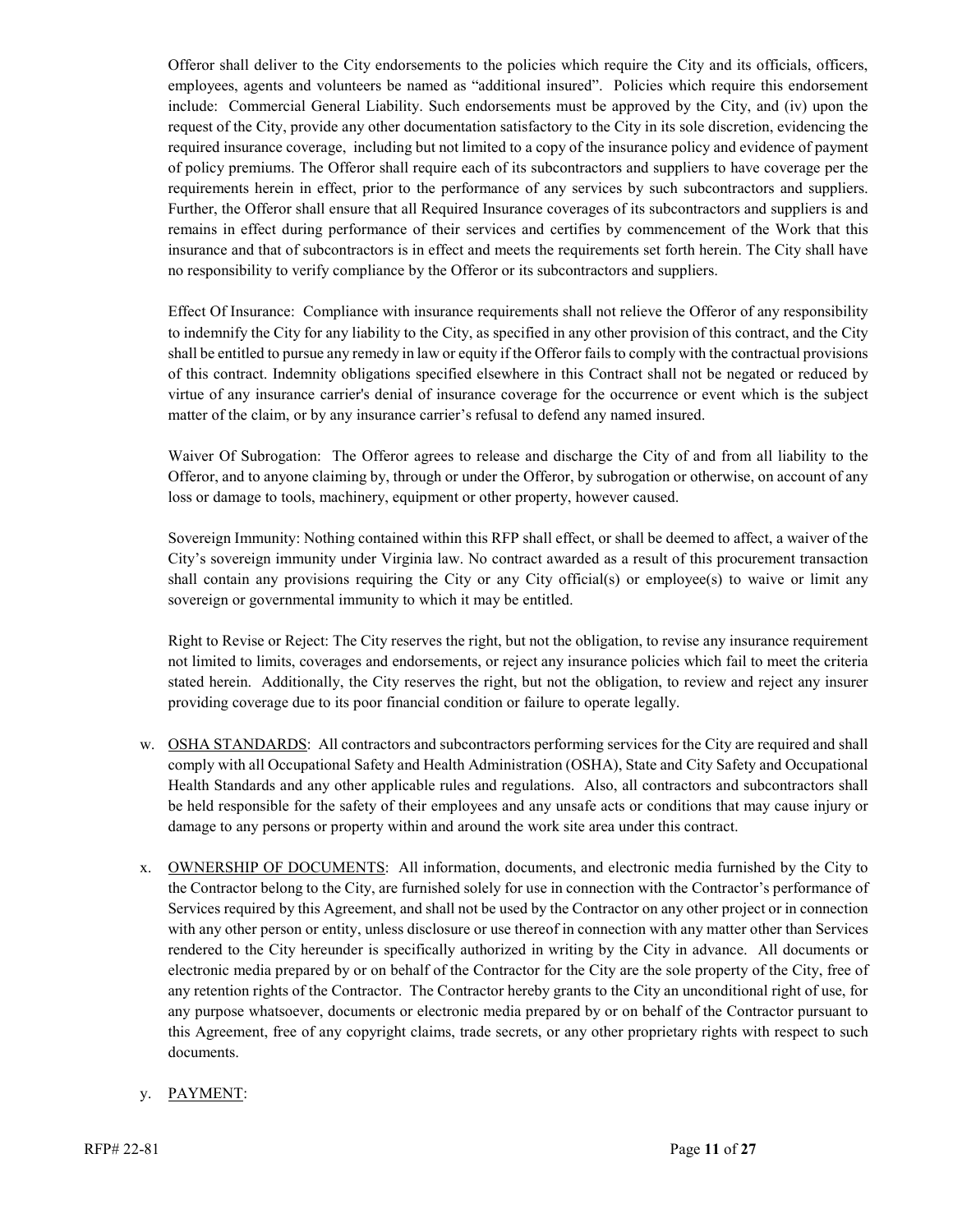#### i. To Contractor:

- a. The City shall promptly pay for completed delivered goods or services by the required payment date. The required payment date shall be either: (i) the date on which payment is due under the terms of a contract for the provision of goods or services, or (ii) if a date is not established by contract, not more than 45 days after goods or services are received or not more than 45 days after an invoice is rendered, whichever is later. Separate payment dates may be specified for contracts under which goods or services are provided in a series of partial executions or deliveries to the extent that the contract provides for separate payment for partial execution or delivery. Within 20 days after the receipt of an invoice for goods or services, the City shall notify the supplier of any defect or impropriety that would prevent payment by the required payment date. In the event that the City fails to make payment by the require payment date, the City shall pay any finance charges assessed by the supplier that shall not exceed one percent per month. In cases where payment is made by mail, the date of postmark shall be deemed to be the date payment is made.
- b. Contractor shall provide its federal employer identification number, prior to receiving any payment from the City.
- c. Invoices for items ordered, delivered and accepted shall be submitted by the contractor directly to the payment address shown on the purchase order/contract. All invoices shall show the city contract number and/or purchase order number.
- d. All goods or services provided under this contract or purchase order, that are to be paid for with public funds, shall be billed by the contractor at the contract price, regardless of which city department is being billed.
- e. **Unreasonable Charges**. Charges which appear to be unreasonable will be researched and challenged, and that portion of the invoice held in abeyance until a settlement can be reached. Upon determining that invoiced charges are not reasonable, the City shall promptly notify the contractor, in writing, as to those charges which it considers unreasonable and the basis for the determination. A contractor may not institute legal action unless a good faith attempt at mutual discussion has been made and a mutually agreeable settlement cannot be reached within thirty (30) days of notification. The provisions of this section do not relieve a city department of its prompt payment obligations with respect to those charges which are not in dispute (Code of Virginia*,* § 2.2-4363). Nothing in this paragraph shall relieve the City of its obligation to pay other amounts within the invoice which are undisputed.

#### ii. To Subcontractors:

- a. A contractor awarded a contract under this solicitation is hereby obligated:
	- (1) To pay the subcontractor(s) within seven (7) days of the contractor's receipt of payment from the City for the proportionate share of the payment received for work performed by the subcontractor(s) under the contract; or
	- (2) To notify the City and the subcontractor(s), in writing, of the contractor's intention to withhold payment and the reason.
- b. The contractor is obligated to pay the subcontractor(s) interest at the rate of one percent per month (unless otherwise provided under the terms of the contract) on all amounts owed by the contractor that remain unpaid seven (7) days following receipt of payment from the City, except for amounts withheld as stated in (2) above. The date of mailing of any payment by U. S. Mail is deemed to be payment to the addressee. These provisions apply to each sub-tier contractor performing under the primary contract. A contractor's obligation to pay an interest charge to a subcontractor may not be construed to be an obligation of the City.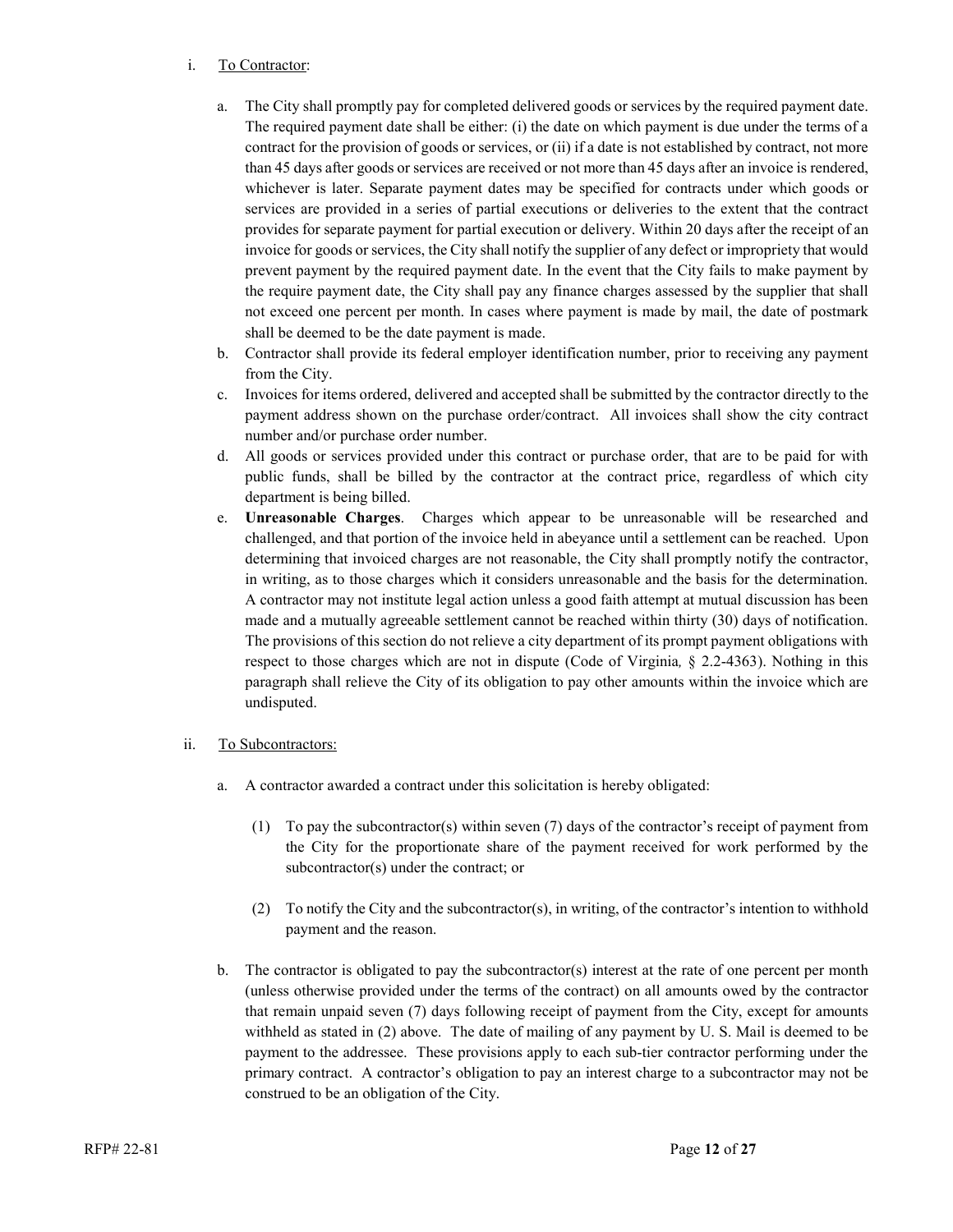- z. PERMITS AND FEES: All proposals submitted shall have included in price the cost of any business or professional licenses, permits or fees required by the City of Charlottesville or the Commonwealth of Virginia. The offeror must have all necessary licenses to perform the services in Virginia and, if the successful Offeror is a corporation, professional corporation or limited liability company, must also be authorized to do business in the Commonwealth of Virginia.
- aa. PRECEDENCE OF TERMS: The following General Terms and Conditions: APPLICABLE LAWS AND COURTS, ANTI-DISCRIMINATION, ETHICS IN PUBLIC CONTRACTING, IMMIGRATION REFORM AND CONTROL ACT OF 1986, DEBARMENT STATUS, ANTITRUST, MANDATORY USE OF CITY FORM AND TERMS AND CONDITIONS, CLARIFICATION OF TERMS, PAYMENT shall apply in all instances. In the event there is a conflict between any of the other General Terms and Conditions and any Special Terms and Conditions in this solicitation, the Special Terms and Conditions shall apply.
- bb. QUALIFICATIONS OF BIDDERS/OFFERORS**:** The City may make such reasonable investigations as deemed proper and necessary to determine the ability of the bidder/offeror to perform the services/furnish the goods and the bidder/offeror shall furnish to the City all such information and data for this purpose as may be requested. The City reserves the right to inspect bidder's/offeror's physical facilities prior to award to satisfy questions regarding the bidder's/offeror's capabilities. The City further reserves the right to reject any bid if the evidence submitted by, or investigations of, such bidder/offeror fails to satisfy the City that such bidder/offeror is properly qualified to carry out the obligations of the contract and to provide the services and/or furnish the goods contemplated therein.
- cc. SMALL BUSINESS SUBCONTRACTING AND EVIDENCE OF COMPLIANCE: It is the policy of the City of Charlottesville to facilitate the establishment, preservation and strengthening of small businesses and businesses owned by women and minorities and service disabled veterans and to encourage their participation in the City's procurement activities. Toward that end the City of Charlottesville encourages these firms to compete and encourages other firms to provide for the participation of these firms through partnerships, joint ventures, subcontracts or other contractual opportunities. **Offerors are asked, as part of their submission, to describe any planned use of such business in fulfilling this contract, SEE ATTACHMENT I.**
- dd. TAXES: Include only taxes applicable to the project in this proposal. The City is exempt from State Sales Tax and Federal Excise Tax. Tax Exemption Certificate indicating the City's tax-exempt status will be furnished by the City of Charlottesville upon request.
- ee. VIRGINIA GOVERNMENTAL FRAUDS ACT: Each bidder/offeror is and shall be subject to the provisions of the Virginia Governmental Frauds Act, Code of Virginia, Title 18.2, Chapter 12, Article 1.1. In compliance with this law, each bidder/offeror is required to submit a certification that its bid/proposal, or any claim resulting there from, is not the result of, or affected by, any act of collusion with another person engaged in the same line of business or commerce, or any act of fraud punishable under the Act. Any bidder/offeror who knowingly makes a false statement on the Certificate of No Collusion shall be guilty of a felony, as provided in the Code of Virginia §18.2-498.5. As part of this bid/proposal a notarized Certificate of No Collusion must be submitted with the bid/proposal.
- ff. The requirements of this RFP shall be deemed incorporated into any contract resulting from this procurement transaction, as if set forth therein verbatim.

#### VI. **SPECIAL TERMS AND CONDITIONS**:

A. **AMERICANS WITH DISABILITIES ACT COMPLIANCE**: If the City requests a formal report or work product, the Contractor is required to deliver the report to comply with the Americans with Disabilities Act (ADA) and, as may be applicable, the Rehabilitation Act of 1973. The formal report shall be provided in a .PDF; HTML or other text-based format in which optical character recognition is provided, and in which any photographs,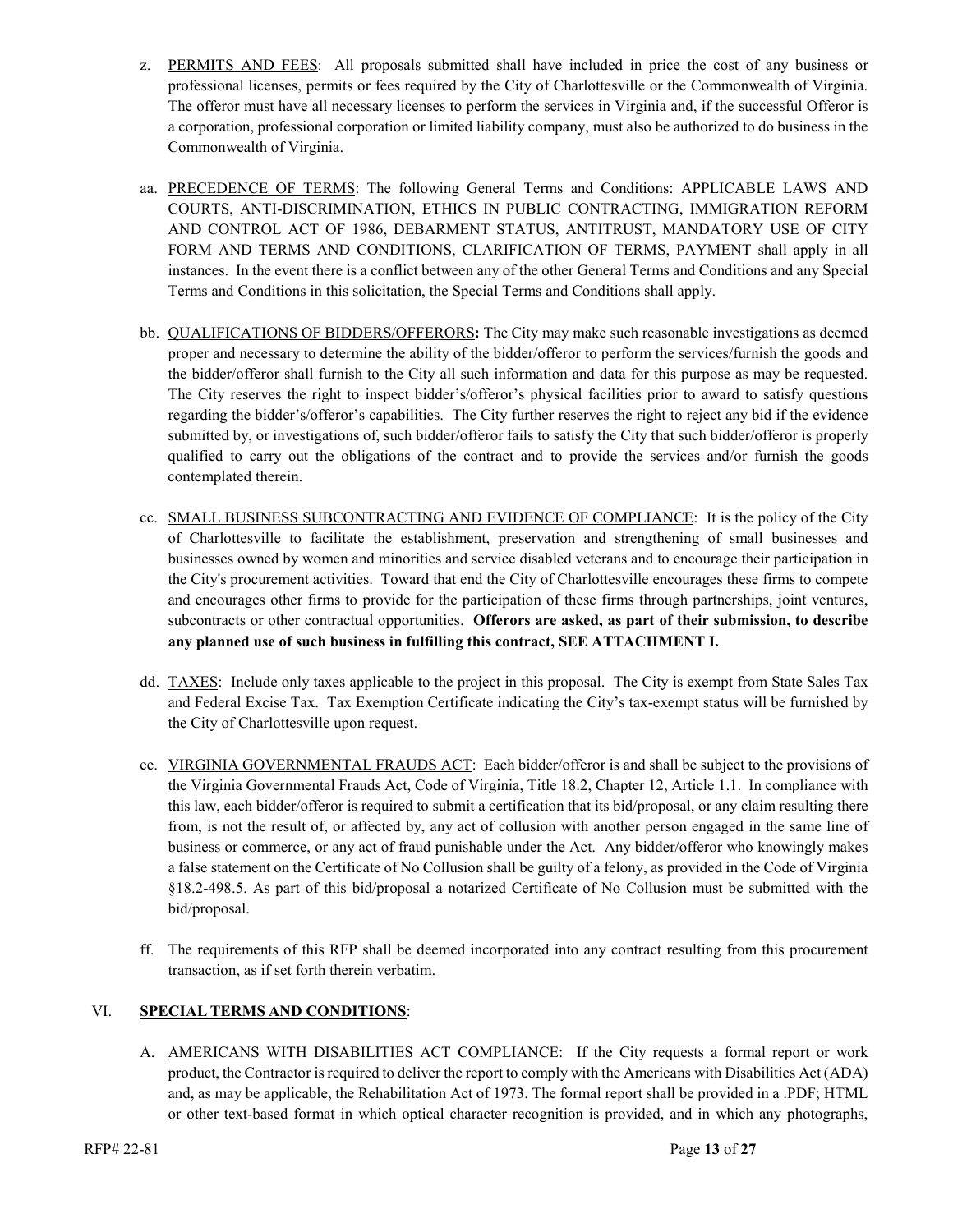images, diagrams, maps, etc. are marked by adequate "alt tags" and "long description tags," to the end that the contents of the report will be readable by a screen reader for the sight impaired.

- B. AUDIT: The Contractor shall retain all books, records and other documents relative to this contract for five (5) years after final payment, or until audited by the City of Charlottesville, whichever is sooner. The City, its authorized agents, and/or City auditors shall have full access to and the right to examine any of said materials during said period.
- C. CANCELLATION OF CONTRACT/TERMINATION: The City may terminate any agreement resulting from this solicitation at any time, for its convenience, upon thirty (30) days' advance written notice to the Contractor. In the event of such termination, the Contractor shall be compensated for services and work performed prior to termination.
- D. CONFIDENTIALITY OF PERSONALLY IDENTIFIABLE INFORMATION: The contractor assures that information and data obtained as to personal facts and circumstances related to patients or clients will be collected and held confidential, during and following the term of this agreement, and will not be divulged without the individual's and the City's written consent and only in accordance with federal law or the Code of Virginia. Contractors who utilize, access, or store personally identifiable information as part of the performance of a contract are required to safeguard this information and immediately notify the City of any breach or suspected breach in the security of such information. Contractors shall allow the City to both participate in the investigation of incidents and exercise control over decisions regarding external reporting. Contractors and their employees working on this project may be required to sign a confidentiality statement.
- E. COOPERATIVE CONTRACTING: This procurement is being conducted on behalf of other public bodies, in accordance with 2.2-4304 of the Code of Virginia. Unless specifically prohibited by the offeror, any resultant contract may be extended to Albemarle County, the University of Virginia, the Rivanna Water & Sewer Authority, the Rivanna Solid Waste Authority, the Albemarle County Service Authority, the Charlottesville Housing Authority, Region Ten Community Services Board and various other public agencies in, but not necessarily limited to, the central Virginia area in and around Charlottesville and Albemarle County, to permit those public bodies to purchase in accordance with the terms, conditions and specifications of this proposal at contract prices. The successful vendor shall deal directly with the specific public agency with regard to order placement, delivery, invoicing and payment.
- F. E-VERIFY PROGRAM: The Contractor shall register and participate in the E-Verify Program to verify information and work authorization of its newly hired employees performing work pursuant to the contract. The contractor should attach to their bid a copy of their Maintain Company page from E-Verify to prove that they are enrolled in E-Verify. E-VERIFY is free for employers and is a web-based system that allows enrolled employers to confirm the eligibility of their employees to work in the United States. E-VERIFY can be accessed at [https://www.e-verify.gov/.](https://www.e-verify.gov/)
- G. NON-VISUAL ACCESS TO TECHNOLOGY: All information technology which, pursuant to this Contract, is purchased or upgraded by or for the use of the City of Charlottesville shall comply with the following nonvisual access standards from the date of purchase or upgrade until the expiration of this Contract:
	- i. Effective, interactive control and use of the Technology shall be readily achievable by non-visual means;
	- ii. The Technology equipped for nonvisual access shall be compatible with information technology used by other individuals with whom any blind or visually impaired user of the Technology interacts;
	- iii. Nonvisual access technology shall be integrated into any networks used to share communications among employees, program participants or the public; and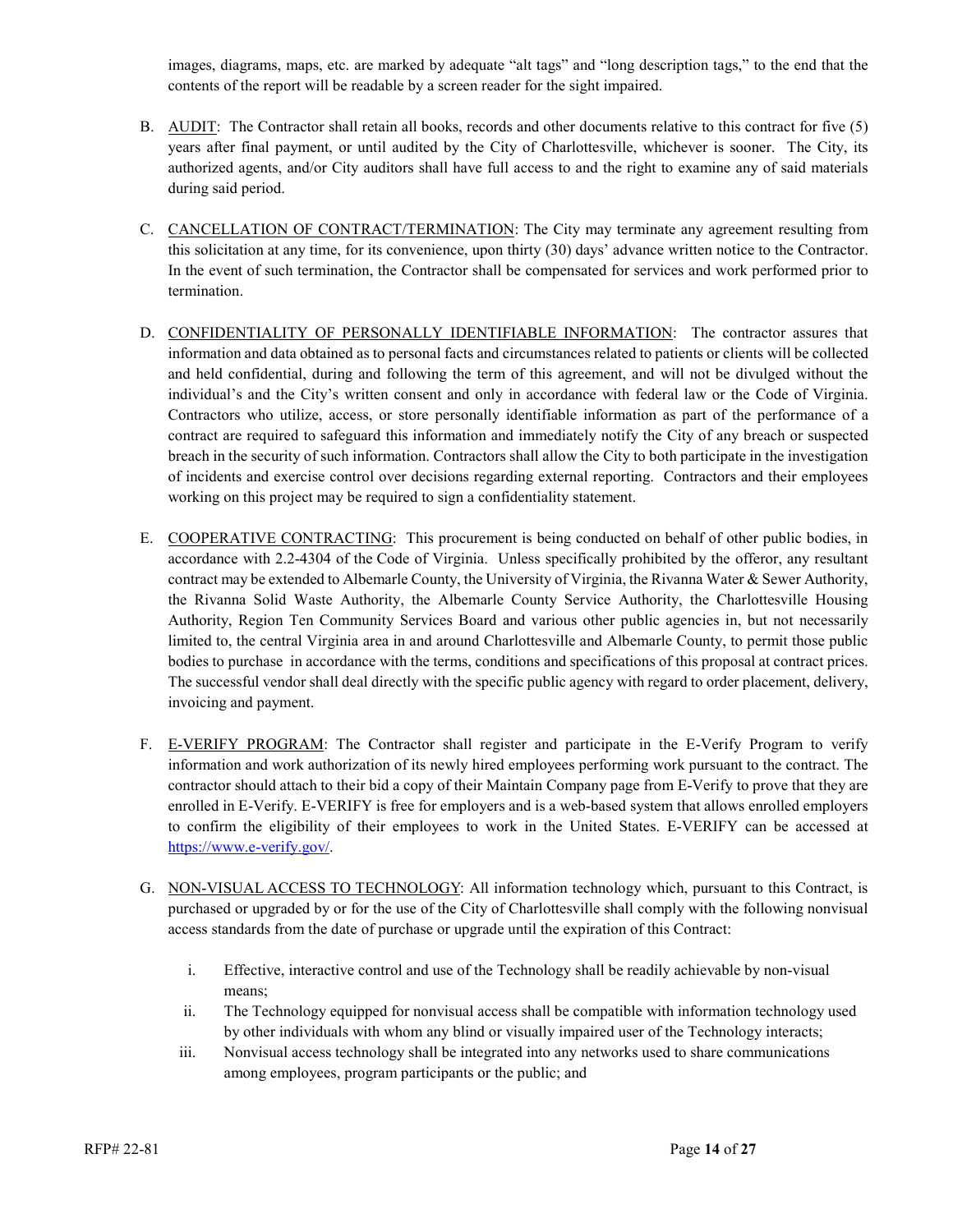iv. The technology for nonvisual access shall have the capability of providing equivalent access by nonvisual means to telecommunications or other interconnected network services used by persons who are not blind or visually impaired.

Compliance with the forgoing nonvisual access standards shall not be required if the City determines that (i) the Technology is not available with nonvisual access because the essential elements of the Technology are visual and (ii) nonvisual equivalence is not available, or (iii) exclusion of the technology access clause is otherwise justified in accordance with applicable laws.

Installation of hardware, software, or peripheral devices used for nonvisual access is not required when the Technology is being used exclusively by individuals who are not blind or visually impaired, but applications programs and underlying operating systems (including the format of the data) used for the manipulation and presentation of information shall permit the installation and effective use of nonvisual access software and peripheral devices.

If requested, the Contractor must provide a detailed explanation of how compliance with the forgoing nonvisual access standards is achieved and a validation of concept demonstration.

The requirements of this Paragraph shall be construed to achieve full compliance with the Information Technology Access Act, 2.2-3500 through 2.2-3504 of the Code of Virginia.

#### H. RECORD KEEPING

In accordance with generally accepted accounting procedures, the Contractor shall maintain books and records pertaining to the funds received from the City and amounts expended by it in connection with this Agreement. The Contractor shall maintain such books and records for a period of at least five (5) years following the expiration or earlier termination of this Agreement. Upon request the City shall be entitled, at its own expense, to obtain an audit of all funds received and expended by the Contractor under this Agreement. Upon receipt of notice that the City desires an audit, the Contractor shall make its books and records available to the City and its auditor(s), and the Contractor shall cooperate with the audit.

I. RENEWAL OF CONTRACT: Contract shall be for six (6) months, with the one (1) option to renew under the terms of the original agreement for an additional six-month term, by mutual agreement of the parties.

#### VII. **ATTACHMENTS**:

- ATTACHMENT A CITY OF CHARLOTTESVILLE COVID-19 RESPONSE DOCUMENT: PROCEDURES FOR CITY STAFFA ND CONTRACTOR WORK IN CITY OWNED AND MAINTAINED **FACILITIES**
- ATTACHMENT B SAMPLE COI AND GUIDE TO THE ACCORD FORM
- ATTACHMENT C COMMERCIAL LOADING ZONE
- ATTACHMENT D SIGNATURE SHEET
- ATTACHMENT E STATE CORPORATION COMMISSION FORM
- ATTACHMENT F OFFEROR DATA SHEET
- ATTACHMENT G CERTIFICATION OF NO COLLUSION
- ATTACHMENT H PROPRIETARY/CONFIDENTIAL INFORMATION IDENTIFICATION
- ATTACHMENT I SMALL, WOMEN, MINORITY, MICRO, EMPLOYMENT SERVICES ORGANIZATIONS AND VETERAN-OWNED BUSINESS OBJECTIVES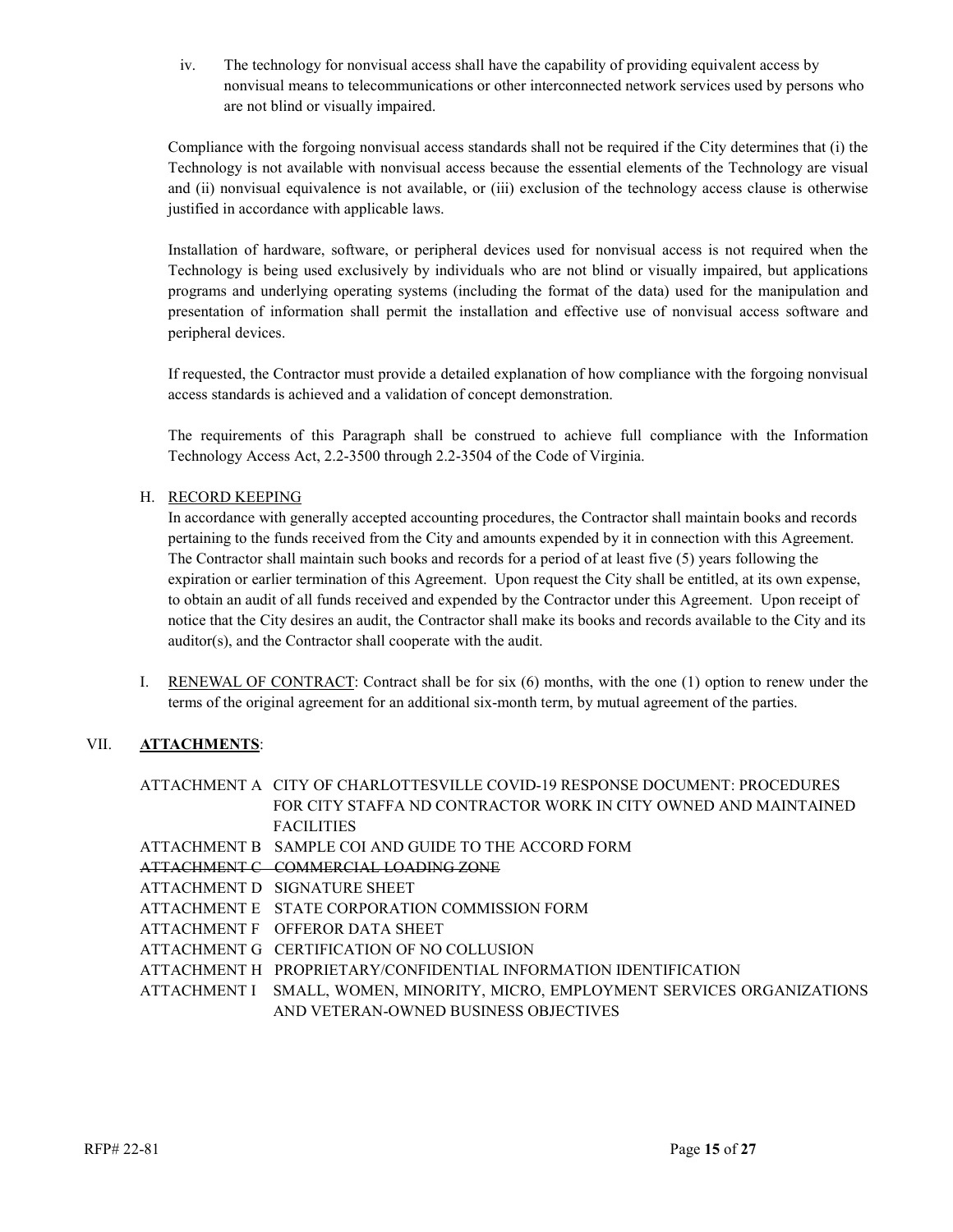# **City of Charlottesville COVID-19 Response Document: Procedures for City Staff and Contractor work in City Owned and Maintained Facilities**

#### **Purpose:**

The purpose of this procedure is to outline the process to be taken by City of Charlottesville ("City") staff and outside contractors during the COVID-19 healthcare pandemic. Health and Safety shall be a prime concern of the Contractor at all times. The Contractor shall be solely responsible for and have control over the means, methods, techniques, sequences and procedures for coordinating and performing construction, including project site safety and safety precautions and programs. The City's contract administrator or their designee will have final authority regarding the appropriateness of the Contractor's plan and execution and will have the final decision regarding admission of Contractors to the work site.

Some City owned or maintained facilities will be temporarily and/or conditionally opened and available for site investigations and/or construction work. Based on recommendationsset forth by the Centers for Disease Control (CDC), the Virginia Department of Health and the Thomas Jefferson Health District, all City staff, contractors and vendors must adhere to strict social distancing recommendations, wearing of face coverings, enhanced sanitizing procedures, and apply relevant workplace guidance and regulationsfrom state and federal authorities including:

- CDC: [https://www.cdc.gov/coronavirus/2019-ncov/community/guidance-business-](https://www.cdc.gov/coronavirus/2019-ncov/community/guidance-business-response.html) [response.html](https://www.cdc.gov/coronavirus/2019-ncov/community/guidance-business-response.html)
- OSHA:<https://www.osha.gov/SLTC/covid-19/controlprevention.html#health>
- Virginia Department of Labor and Industry: [https://www.doli.virginia.gov/vosh-](https://www.doli.virginia.gov/vosh-programs/coronavirus-covid-19-resources/) [programs/coronavirus](https://www.doli.virginia.gov/vosh-programs/coronavirus-covid-19-resources/)[covid-19-resources/](https://www.doli.virginia.gov/vosh-programs/coronavirus-covid-19-resources/)

NOTE: The Virginia Department of Labor and Industry ("DOLI") passed its [Emergency Temporary](https://www.doli.virginia.gov/wp-content/uploads/2020/07/COVID-19-Emergency-Temporary-Standard-FOR-PUBLIC-DISTRIBUTION-FINAL-7.17.2020.pdf) Standard for Infectious Disease [Prevention](https://www.doli.virginia.gov/wp-content/uploads/2020/07/COVID-19-Emergency-Temporary-Standard-FOR-PUBLIC-DISTRIBUTION-FINAL-7.17.2020.pdf) related to COVID-19 on July 15: [https://www.doli.virginia.gov/wp-content/uploads/2020/07/COVID-](https://www.doli.virginia.gov/wp-content/uploads/2020/07/COVID-19-Emergency-Temporary-Standard-FOR-PUBLIC-DISTRIBUTION-FINAL-7.17.2020.pdf)[19-Emergency-Temporary-](https://www.doli.virginia.gov/wp-content/uploads/2020/07/COVID-19-Emergency-Temporary-Standard-FOR-PUBLIC-DISTRIBUTION-FINAL-7.17.2020.pdf) [Standard-FOR-PUBLIC-DISTRIBUTION-FINAL-7.17.2020.pdf](https://www.doli.virginia.gov/wp-content/uploads/2020/07/COVID-19-Emergency-Temporary-Standard-FOR-PUBLIC-DISTRIBUTION-FINAL-7.17.2020.pdf) It includes hazard assessment, communication and training requirements, depending on the types of tasks employees perform at work. The standard became effective on July 27, 2020.

#### **Authority & Definition**

The basis of this policy is rooted in the guidance from the Centers for Disease Control (CDC) and the Virginia Department of Health (VDH) regarding transmission of COVID-19. "*Community facilities"* (e.g., schools, daycares centers, businesses) comprise most non- healthcare settings that are visited by the general public outside of a household.

#### **Procedure:**

#### **I. Responsibilities of all persons who enter City owned or maintained facilities:**

#### **a. Practice and enforce social distancing:**

- i. Increase distance between shared workspaces. When physically greeting others, avoid physical contact. (i.e. do not fist bump, shake hands, hugs, etc.)
- ii. Limit work groups to 10 individuals or less and keep at least 6 feet apart. When possible, avoid more than 1 person in the elevator at a time.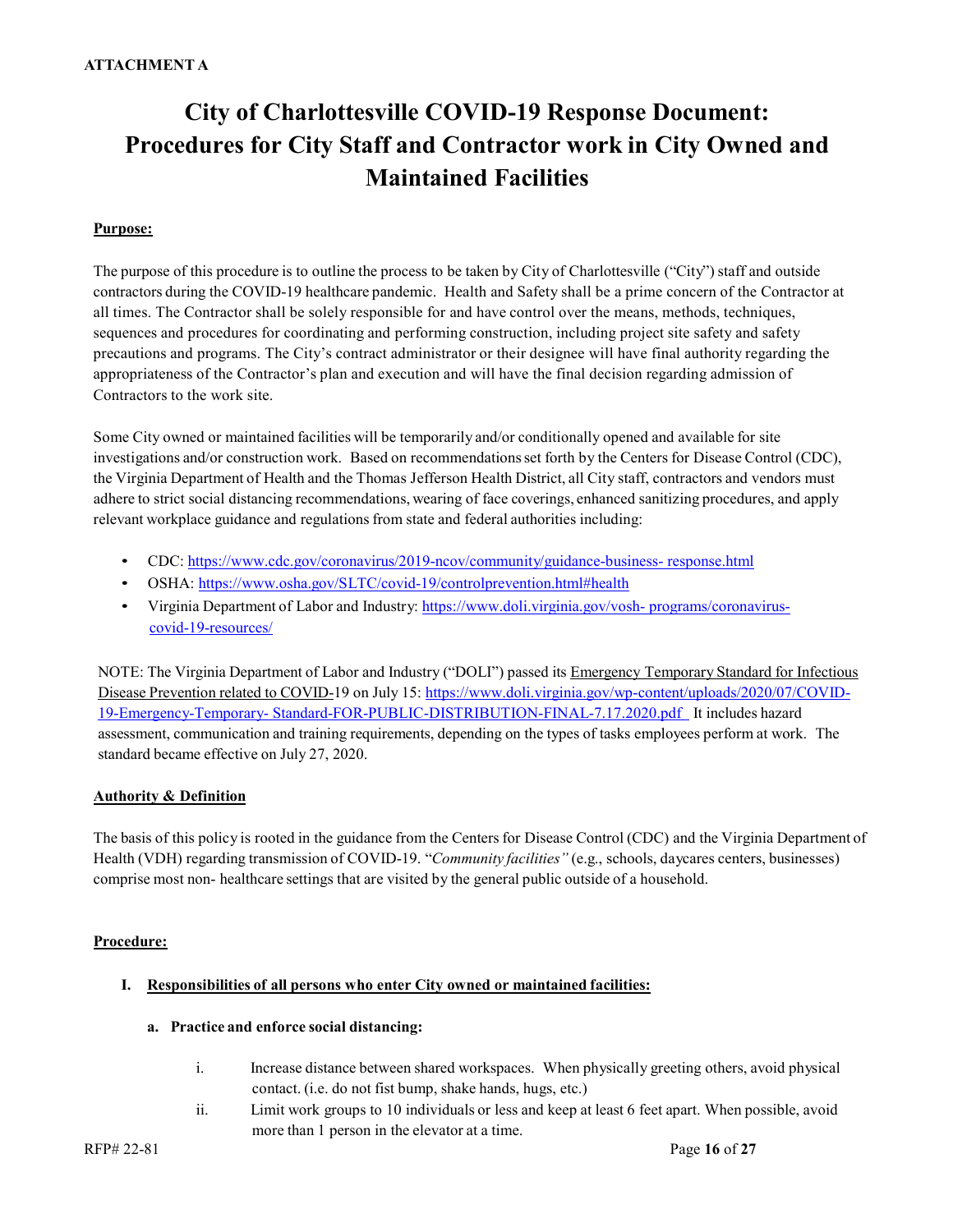- iii. Practice and enforce social distancing with colleagues and visitors by keeping space between yourself and others. Actively monitor and ask colleaguesto stay 6 feet apart if feasible.
- iv. Convert most in-person meetings to virtual meetings. Ensure in-person groups are no larger than 10 people and appropriate physical space of at least 6 feet is maintained between each individual.
- v. Increase physical workspace between employees. This includes modifying existing seating arrangements in workspaces, break areas and conference rooms as necessary.

#### **b. Practice preventive measures:**

- i. Individuals who are sick should remain at home.
- ii. If a worker shows symptoms or indicatesthey may have been exposed, they must be sent home. Anyone with a temperature above 100.0 degrees Fahrenheit will not be permitted to work on City property, and if a worker is found to have developed a temperature above 100.0 degrees while working, they must leave the work site.
- iii. Hand-shaking and physical contact are prohibited. Practice cough etiquette. Cough or sneeze into your elbow or tissues. If you cough into tissues throw them in the trash **and** wash your hands immediately.
- iv. Request visitors who enter the building wash their hands or use alcohol- based hand rubs containing at least 60% alcohol upon arrival and during their visit.
- v. Wash hands frequentlywith soap and water for at least 20 seconds. If soap and water are not available, use hand sanitizer which should be rubbed on hands until dry, about 20 seconds.
	- i. Face coverings are required to be worn by everyone in shared spaces where social distancing measures cannot be maintained.

Note: Cloth face coverings are NOT surgical masks or respirators and are not appropriate substitutes for them in workplaces where masks or respirators are recommended or required.

- vii. Refrain from talking over documents, equipment, or food items that will be distributed to others.
- viii. For certain occupied facilities, special traffic routes and restroom facilities may, or may not, be available for Staff, Contractor staff and subcontractors. Such restrictions will be detailed in solicitations for work but may be modified as conditions change. Contractors shall review and train, daily, with its employees and subcontractors regarding which foot traffic routes, restroom facilities, and areas of the facility are restricted for the Contractor staff and subcontractors.
- ix. Clean all frequently touched surfaces routinely (i.e. daily).
- x. Maintain an open line of communication with the workforce and keep them informed with the latest news and/or changes which may directly affect them.

#### **c. Specific Responsibilities of the Outside Contractor(s) when entering City owned or maintained facilities:**

#### **In addition to the above practices, it is the responsibility of the Outside Contractor to also:**

- i. Comply with existing OSHA standards [\(https://www.osha.gov/SLTC/covid-](https://www.osha.gov/SLTC/covid-19/standards.html)[19/standards.html\)](https://www.osha.gov/SLTC/covid-19/standards.html) as these standards apply to protecting workers from the novel coronavirus, COVID-19. The contractor is responsible to remain compliant with all applicable OSHA requirements.
- ii. The Contractor is required to implement a health screening protocol that includes both temperature monitoring and health screening questions to determine if workers are experiencing COVID-19 symptoms or (potentially) exposed to someone with COVID-19 symptoms. Results will be documented and maintained and can be audited by the City's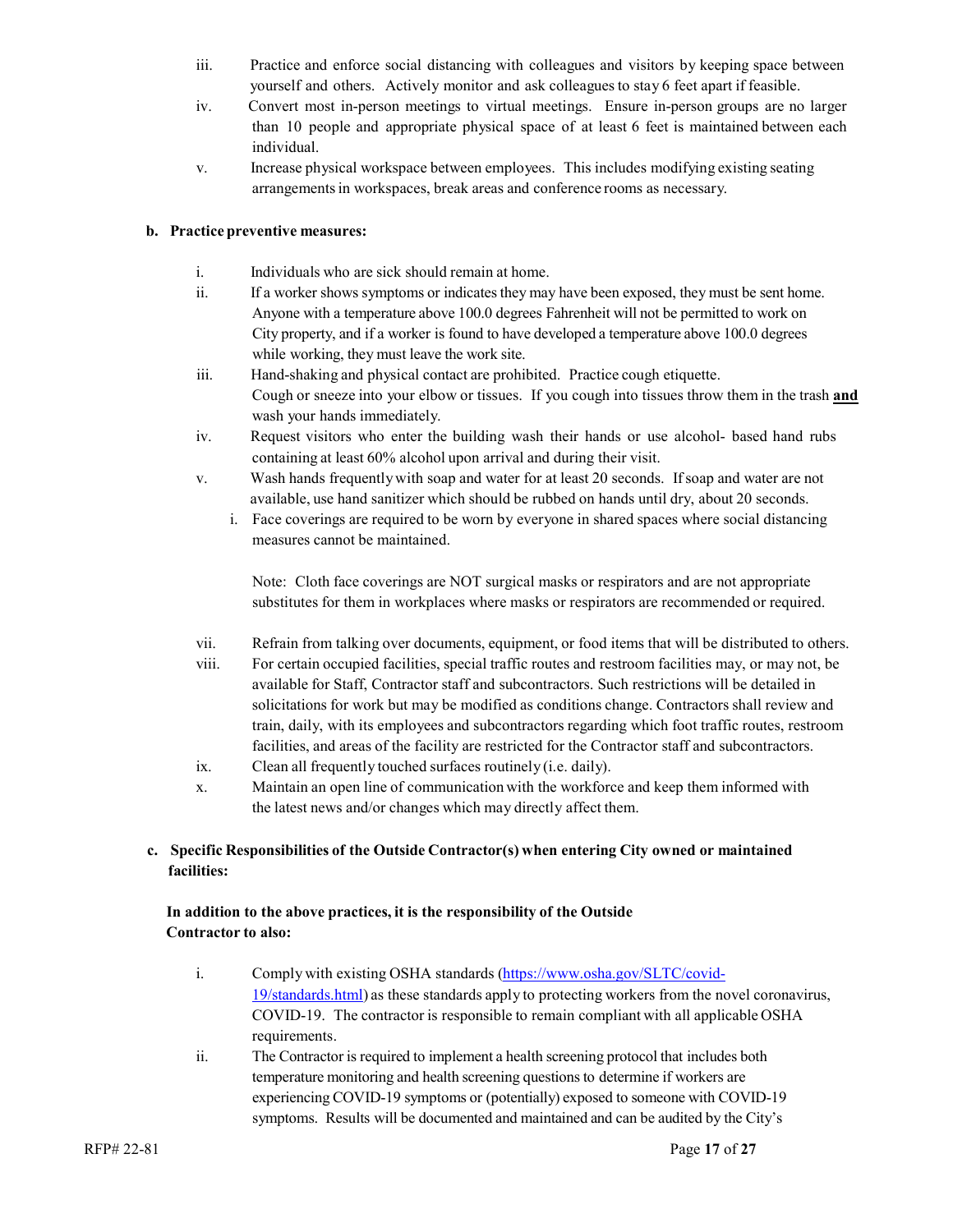representative at any time.

- iii. Promote frequent and thorough hand washing, including by providing workers, customers, and worksite visitors with a place to wash their hands. If soap and running water are not immediately available, provide alcohol- based hand rubs containing at least 60% alcohol.
- iv. Provide reminders to their staff of the importance of regular handwashing and take all precautionarymeasures to ensure that workers have hand washing facilities, or an alternative to prevent further spread of the virus.
- v. Ensure hand sanitizer is fully stocked in all portable restrooms.
- vi. Provide to workers, customers, and worksite visitors cloth face covers which cover the mouth and nose.
- vii. Maintain enhanced housekeeping practices, including routine cleaning and disinfecting of surfaces, equipment, and other elements of the work environment.
- viii. Ensure that all safety related information (including signage) is relayed to the workers in their native language as to ensure that they will understand the message.
- ix. Submit the contractor's plan for responding to a COVID case in terms of worker removal from jobsite, notification, workspace cleaning, and return to work. This plan must include immediate notification of the City's contract administrator of a worker who is or has been working on City property who is suspected or who has tested positive for COVID 19. NOTE: If a COVID case involving City employees occurs in the proximity of the contractor's jobsite, the contractor will be notified.
- x. Upon completion of work, the entire work area shall be thoroughly cleaned and disinfected with a disinfectant approved by the Environmental Protection Agency.

Thank you in advance for demonstrating community care by implementing the above prevention measures.

#### **II. Resources:**

- a. CDC Guidance on Cleaning and [Disinfecting](https://www.cdc.gov/coronavirus/2019-ncov/community/organizations/cleaning-disinfection.html) for Community Facilities
- b. United States [Environmental](https://www.epa.gov/sites/production/files/2020-03/documents/sars-cov-2-list_03-03-2020.pdf) Protection Agency site on approved cleaners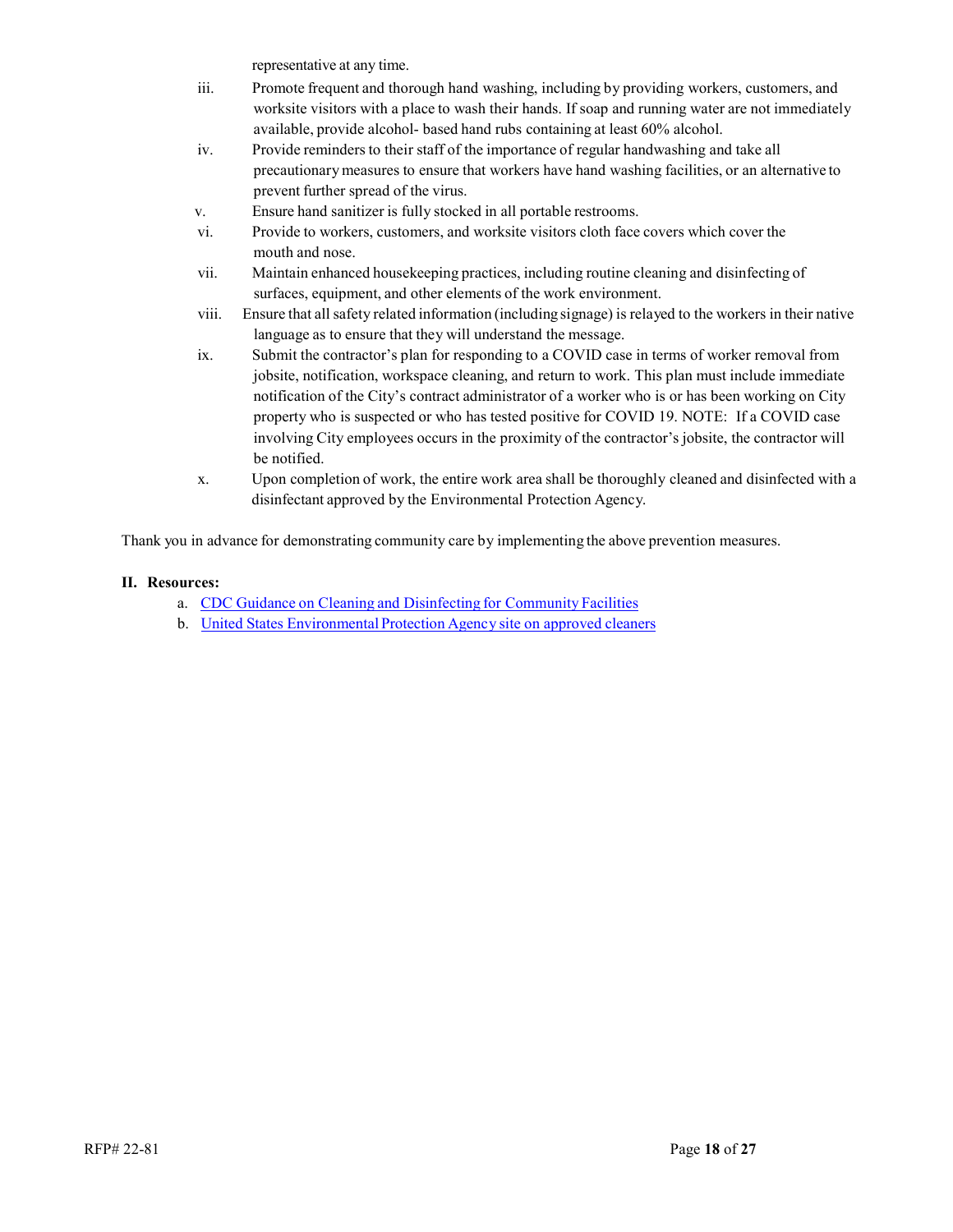## **SAMPLE C.O.I. and GUIDE TO THE ACORD FORM**

**Explanation: The Sample C.O.I. and Guide to the Acord Form below is for informational purposes only. Offerors are not required to submit a C.O.I or Endorsement(s) with their proposal response. Prior to performance of any services or delivery of goods, the Offeror shall (i) have all required insurance coverage in effect; (ii) the Offeror shall deliver to the City certificates of insurance for all lines of coverage. The Offeror shall be responsible that such coverage evidenced thereby shall not be substantially modified or canceled without 30 days prior written notice to the City; and (iii) the Offeror shall deliver to the City Endorsements to the policies which require the City and its officials, officers, employees, agents and volunteers be named as "additional insured".** 

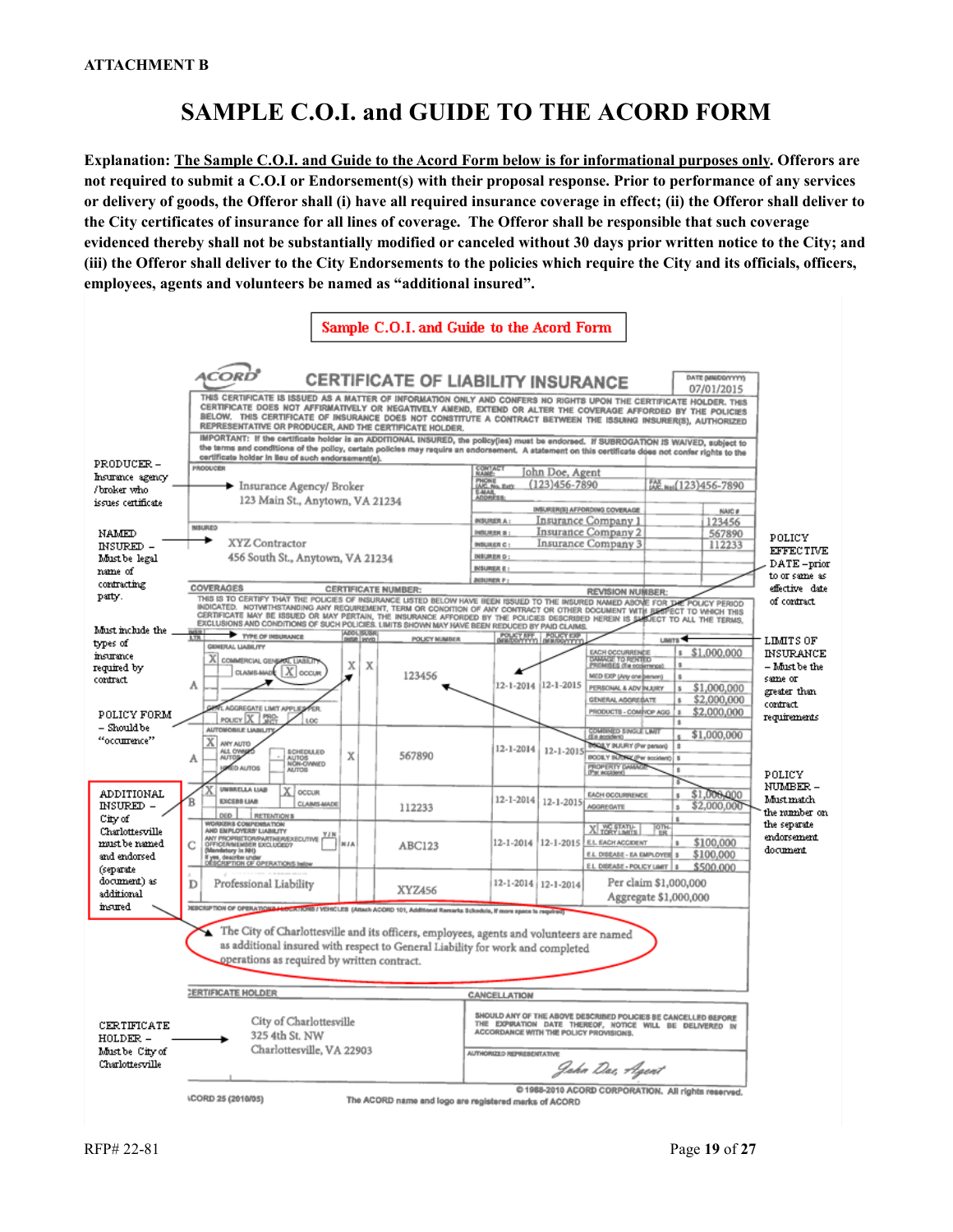## **COMMERCIAL LOADING ZONE**

(Not Applicable--Applies only to contracts were deliveries are made to City Hall or Annex)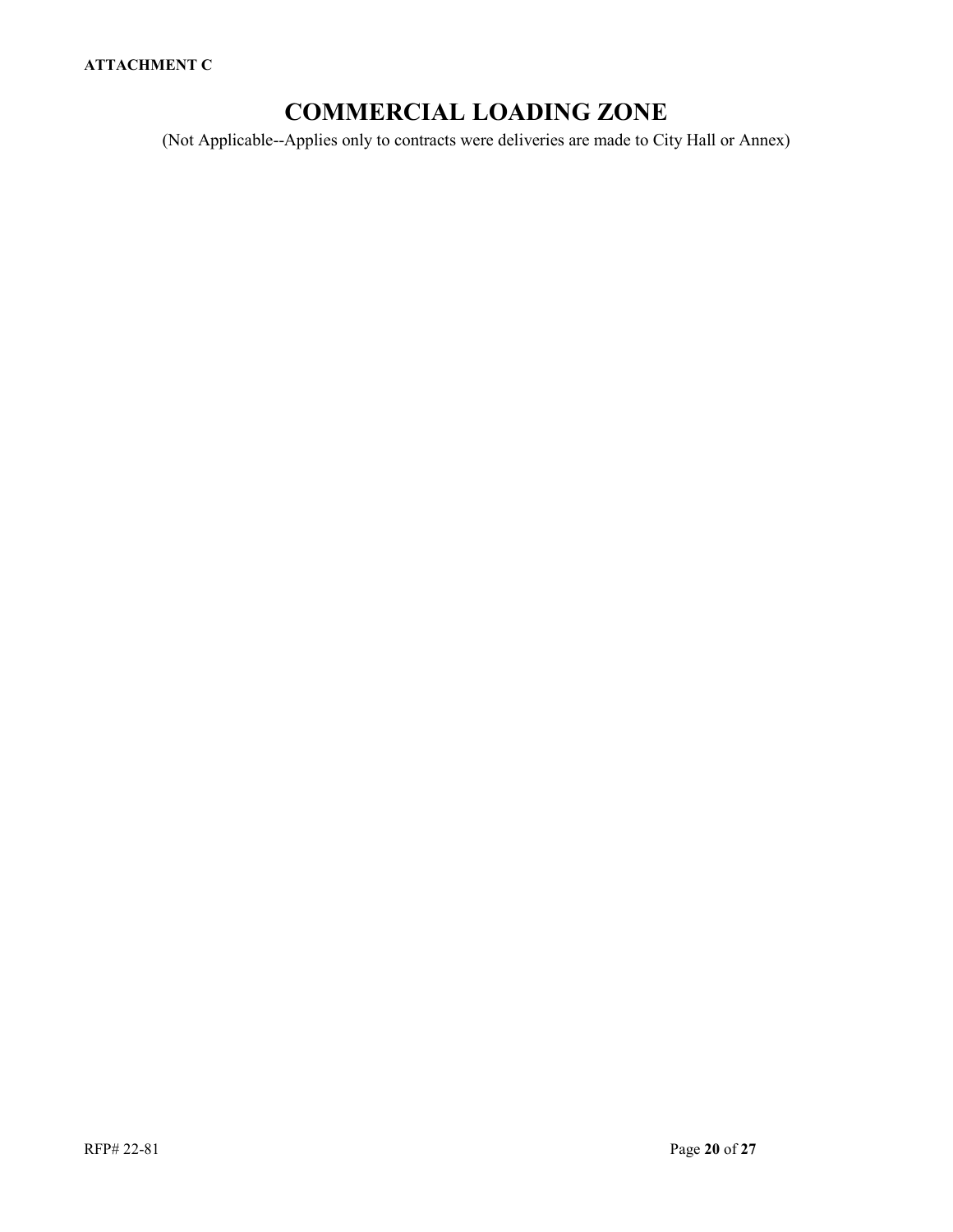## **SIGNATURE SHEET**

RFP# 22-81

Title: Contract for City Manager Services

In Compliance With This Request For Proposal And To All The Conditions Imposed Therein And Hereby Incorporated By Reference, The Undersigned Offers And Agrees To Furnish The Goods/Services In Accordance With The Attached Signed Proposal Or As Mutually Agreed Upon By Subsequent Negotiation.

Name And Address Of Firm:

|                      | Date:                                         |  |
|----------------------|-----------------------------------------------|--|
| DBA                  | By:                                           |  |
|                      | (Signature In Ink)                            |  |
| Zip Code:            | Name:                                         |  |
| Telephone Number: () | (Please Print)                                |  |
| Fax Number: ()       | Title:                                        |  |
| E-mail Address:      | I have the authority to bind the corporation. |  |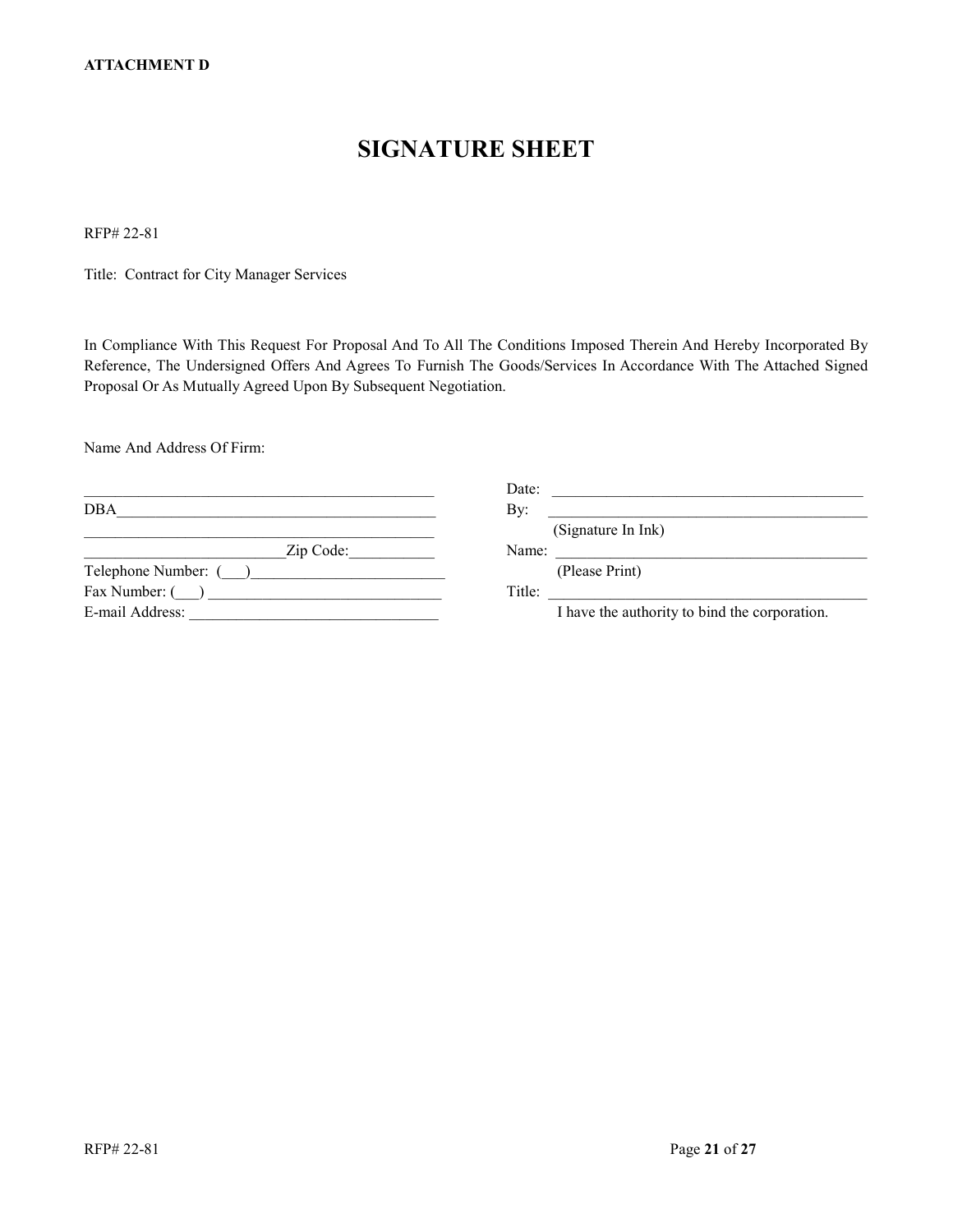### **STATE CORPORATION COMMISSION FORM**

**Virginia State Corporation Commission (SCC) registration information**.

|    | Name of Offeror:                                                                                                                                                                                                                                                                                                                                                                                                                                                                                                                                                                                                                                                   |
|----|--------------------------------------------------------------------------------------------------------------------------------------------------------------------------------------------------------------------------------------------------------------------------------------------------------------------------------------------------------------------------------------------------------------------------------------------------------------------------------------------------------------------------------------------------------------------------------------------------------------------------------------------------------------------|
| F. | $-OR-$<br>has been issued a registration number by the Virginia SCC, and the number is:                                                                                                                                                                                                                                                                                                                                                                                                                                                                                                                                                                            |
|    | is not a corporation, limited liability company, limited partnership, registered limited liability partnership,<br>or business trust -OR-                                                                                                                                                                                                                                                                                                                                                                                                                                                                                                                          |
|    | is an out-of-state business entity that does not regularly and continuously maintain as part of its ordinary<br>and customary business any employees, agents, offices, facilities, or inventories in Virginia (not counting<br>any employees or agents in Virginia who merely solicit orders that require acceptance outside Virginia<br>before they become contracts, and not counting any incidental presence of the bidder/offeror in Virginia<br>that is needed in order to assemble, maintain, and repair goods in accordance with the contracts by which<br>such goods were sold and shipped into Virginia from bidder/offeror's out-of-state location) -OR- |
|    | is an out-of-state business entity that is including with this proposal an opinion of legal counsel which<br>accurately and completely discloses the basis for determining that registration with the SCC is not required<br>pursuant to the provisions of Titles 13.1 or 50 of the Code of Virginia.                                                                                                                                                                                                                                                                                                                                                              |
|    | Check the following box if you have not completed any of the foregoing options but currently have<br>pending before the Virginia SCC an application for authority to transact business in the<br>Commonwealth of Virginia and wish to be considered for a waiver to allow you to submit the SCC<br>identification number after the due date for bids/proposals (the City reserves the right to determine<br>in its sole discretion whether to allow such waiver).                                                                                                                                                                                                  |
|    | <b>Registered Agent Information</b>                                                                                                                                                                                                                                                                                                                                                                                                                                                                                                                                                                                                                                |
|    | Please specify the Registered Agent who will accept services of process on your behalf.                                                                                                                                                                                                                                                                                                                                                                                                                                                                                                                                                                            |
|    | Agent Name: Name and Agent Name and Agent Name and Agent Name and Agent Name and Agent Name and Agent Name and Agent Name and Agent Name and Agent Name and Agent Name and Agent Name and Agent Name and Agent Name and Agent                                                                                                                                                                                                                                                                                                                                                                                                                                      |
|    | Physical Address (no Post Office Boxes):                                                                                                                                                                                                                                                                                                                                                                                                                                                                                                                                                                                                                           |

I certify the accuracy of this information.

| Signe<br>ue<br>Uale.<br>--- |
|-----------------------------|
|-----------------------------|

 $\overline{\phantom{a}}$  ,  $\overline{\phantom{a}}$  ,  $\overline{\phantom{a}}$  ,  $\overline{\phantom{a}}$  ,  $\overline{\phantom{a}}$  ,  $\overline{\phantom{a}}$  ,  $\overline{\phantom{a}}$  ,  $\overline{\phantom{a}}$  ,  $\overline{\phantom{a}}$  ,  $\overline{\phantom{a}}$  ,  $\overline{\phantom{a}}$  ,  $\overline{\phantom{a}}$  ,  $\overline{\phantom{a}}$  ,  $\overline{\phantom{a}}$  ,  $\overline{\phantom{a}}$  ,  $\overline{\phantom{a}}$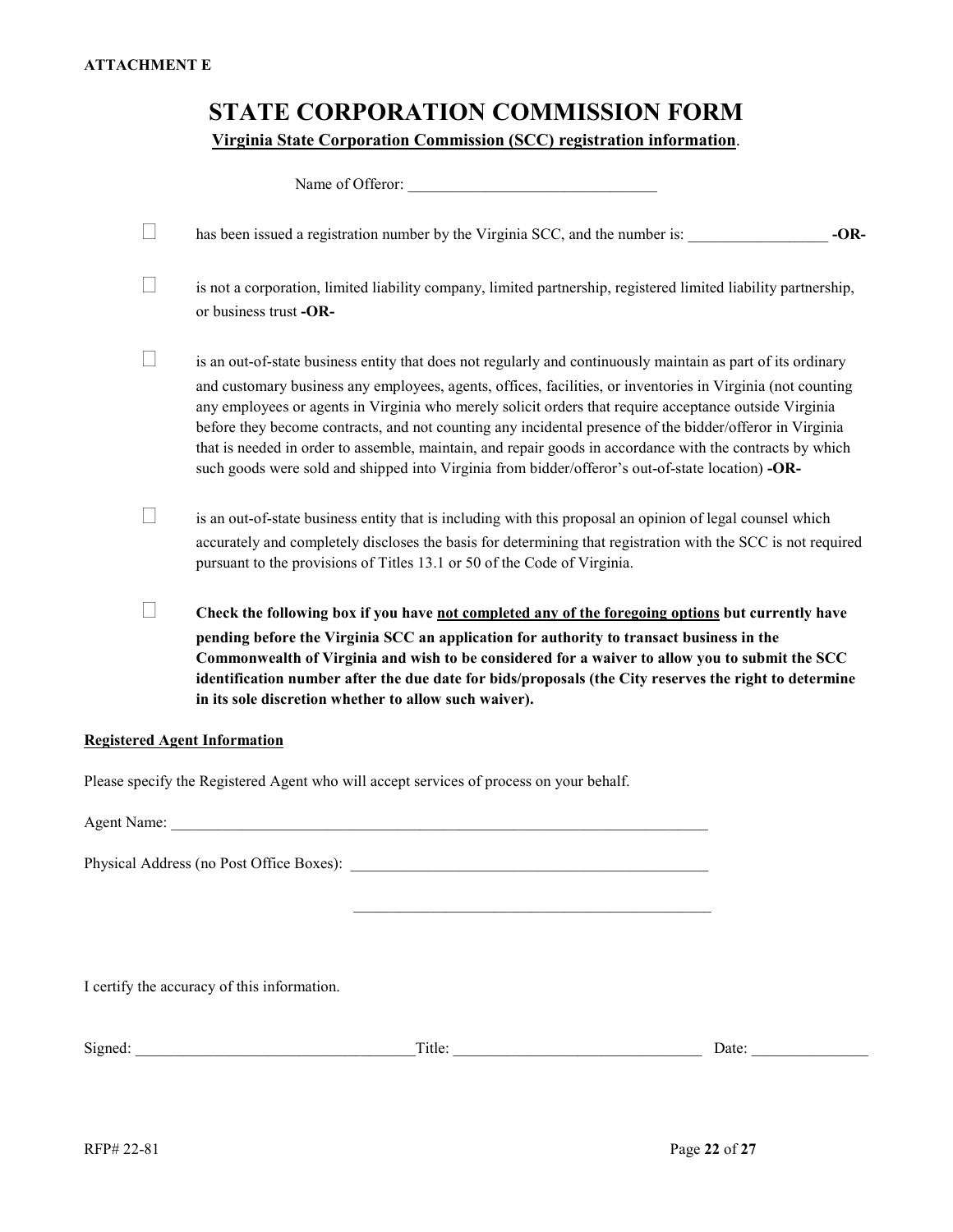#### **ATTACHMENT F**

# **OFFEROR DATA SHEET**

|    |                                               |  | Note: The following information is required as part of your response to this solicitation.                                                                                                                                                        |                       |
|----|-----------------------------------------------|--|---------------------------------------------------------------------------------------------------------------------------------------------------------------------------------------------------------------------------------------------------|-----------------------|
| 1. | requirements.                                 |  | Qualification: The vendor must have the capability and capacity in all respects to satisfy fully all of the contractual                                                                                                                           |                       |
| 2. | Vendor's Primary Contact:                     |  |                                                                                                                                                                                                                                                   |                       |
|    |                                               |  | Phone:                                                                                                                                                                                                                                            |                       |
| 3. |                                               |  | Years in Business: Indicate the length of time you have been in business providing this type of good or service:                                                                                                                                  |                       |
|    | Years Months                                  |  |                                                                                                                                                                                                                                                   |                       |
| 4. | and telephone number of the point of contact. |  | Indicate below a listing of at least four (4) current or recent accounts, either commercial or governmental, that your<br>company is servicing, has serviced, or has provided similar goods. Include the length of service and the name, address, |                       |
|    |                                               |  | A. Company:<br>Phone: Email: Email: Email: Email: Email: Email: Email: Email: Email: Email: Email: Email: Email: Email: Email: Email: Email: Email: Email: Email: Email: Email: Email: Email: Email: Email: Email: Email: Email: Email: Email     |                       |
|    |                                               |  |                                                                                                                                                                                                                                                   |                       |
|    |                                               |  | Phone: Email: Email: Email: Email: Email: Email: Email: Email: Email: Email: Email: Email: Email: Email: Email: Email: Email: Email: Email: Email: Email: Email: Email: Email: Email: Email: Email: Email: Email: Email: Email                    |                       |
|    |                                               |  |                                                                                                                                                                                                                                                   |                       |
|    |                                               |  | Dates of Service: Sandwich States States States States States States States States States States States States States States States States States States States States States States States States States States States States                    |                       |
|    |                                               |  | D. Company:                                                                                                                                                                                                                                       |                       |
|    |                                               |  | Phone: Email: Email: Email: Email: Email: Email: Email: Email: Email: Email: Email: Email: Email: Email: Email: Email: Email: Email: Email: Email: Email: Email: Email: Email: Email: Email: Email: Email: Email: Email: Email                    |                       |
|    | I certify the accuracy of this information.   |  | $\Gamma$ Title:                                                                                                                                                                                                                                   | Date: $\qquad \qquad$ |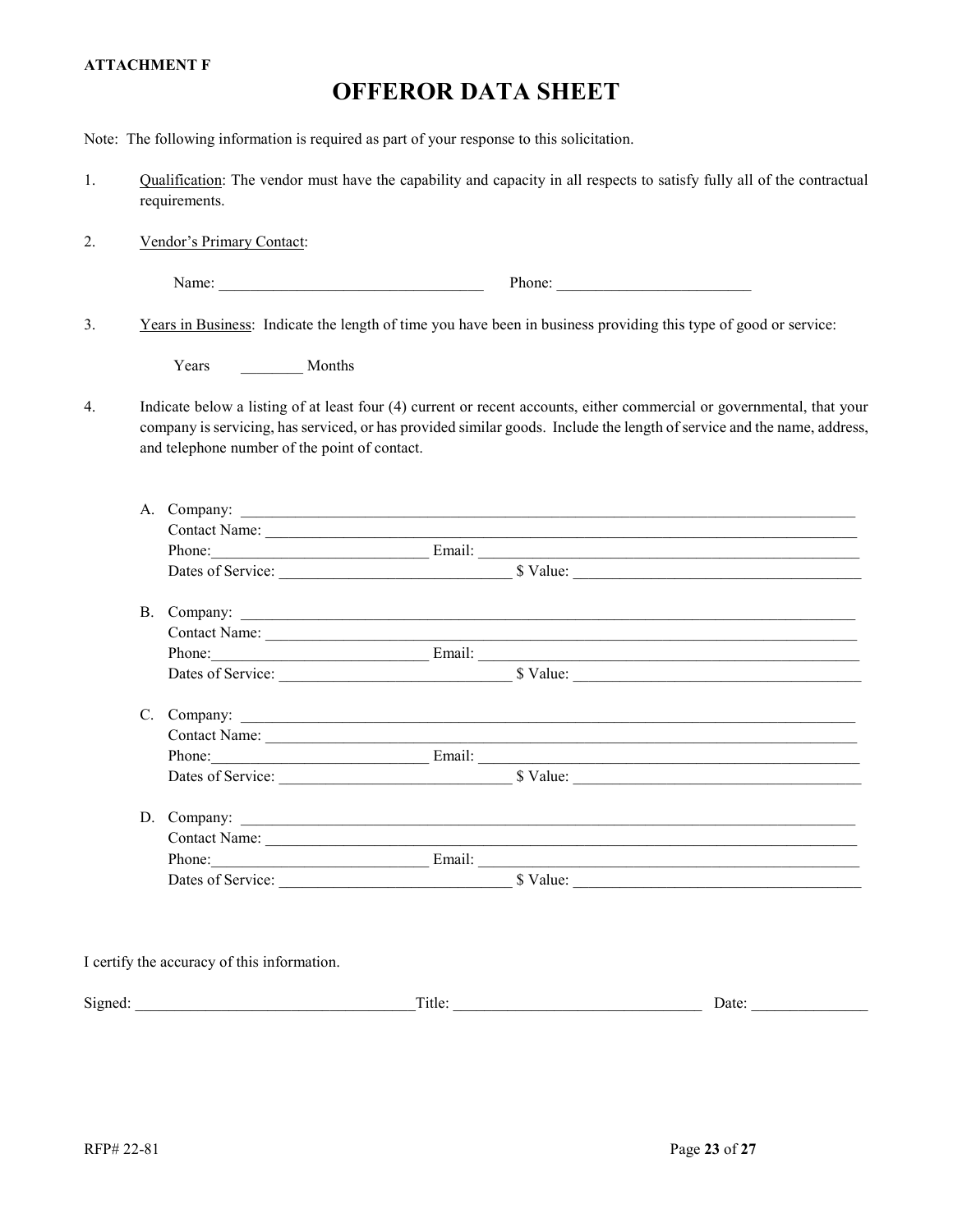## **CERTIFICATION OF NO COLLUSION**

The undersigned, acting on behalf of  $\blacksquare$ with the procurement and proposal to which this Certification of No Collusion is attached that:

This proposal is not the result of, or affected by, any act of collusion with another person engaged in the same line of business or commerce: nor is this proposal the result of, or affected by, any act of fraud punishable under Article 1.1 of Chapter 12 of Title 18.2 Code of Virginia, 1950 as amended (§18.2-498.1 at seq.)

\_\_\_\_\_\_\_\_\_\_\_\_\_\_\_\_\_\_\_\_\_\_\_\_\_\_\_\_\_\_\_\_\_\_\_\_

|                        | Signature of Company Representative                                                                                                      |  |
|------------------------|------------------------------------------------------------------------------------------------------------------------------------------|--|
|                        | <u> 1989 - Johann Stoff, deutscher Stoff, der Stoff, der Stoff, der Stoff, der Stoff, der Stoff, der Stoff, der S</u><br>Name of Company |  |
|                        | Date                                                                                                                                     |  |
|                        | <b>ACKNOWLEDGEMENT</b>                                                                                                                   |  |
|                        |                                                                                                                                          |  |
|                        |                                                                                                                                          |  |
|                        | The foregoing Certification of No Collusion bearing the signature of and and                                                             |  |
|                        |                                                                                                                                          |  |
|                        |                                                                                                                                          |  |
|                        | Notary Public                                                                                                                            |  |
| My commission expires: |                                                                                                                                          |  |

#### CODE OF VIRGINIA

&18.2-498.4. Duty to provide certified statement. A. The Commonwealth, or any department or agency thereof, and any local government or any department or agency thereof, may require that any person seeking, offering or agreeing to transact business or commerce with it, or seeking, offering or agreeing to receive any portion of the public funds or moneys, submit a certification that the offer or agreement or any claim resulting thereon is not the result of, or affected by, any act of collusion with another person engaged in the same line of business or commerce, or any act of fraud punishable under this article.

B. Any person required to submit a certified statement as provided in paragraph A above who knowingly makes a false statement shall be guilty of a Class 6 felony. (1980, c.472)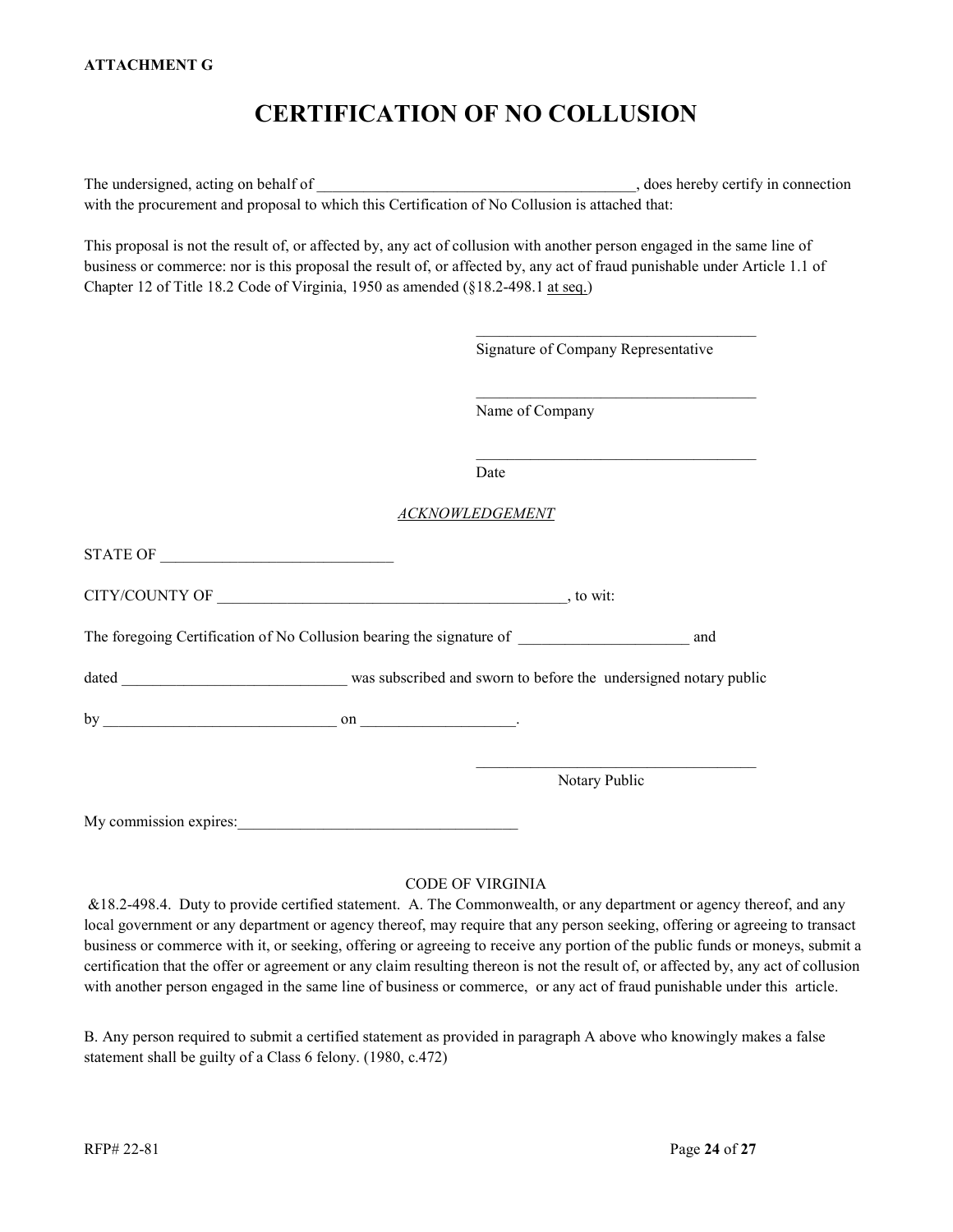## **PROPRIETARY/CONFIDENTIAL INFORMATION IDENTIFICATION**

Name of Firm/Offeror:

RFP#: 22-81

Trade secrets or proprietary information submitted by an offeror shall not be subject to public disclosure under the Virginia Freedom of Information Act; however, the offeror must invoke the protections of § 2.2-4342F of the Code of Virginia, in writing, either before or at the time the data or other material is submitted. The written notice must specifically identify the data or materials to be protected including the section of the proposal in which it is contained and the page numbers, and state reasons why protection is necessary. The proprietary or trade secret material submitted must be identified by some distinct method such as highlighting or underlining and must indicate only the specific words, figures or paragraphs that constitute trade secrets or proprietary information. In addition, a summary of proprietary information shall be submitted on this form. The classification of an entire proposal document, line item prices, and/or total proposal prices as proprietary or trade secrets is not acceptable.

| <b>SECTION/TITLE</b>                          | <b>PAGE NUMBER (S)</b>                                                                                                | REASON(S) FOR WITHHOLDING FROM DISCLOSURE |
|-----------------------------------------------|-----------------------------------------------------------------------------------------------------------------------|-------------------------------------------|
|                                               |                                                                                                                       |                                           |
|                                               |                                                                                                                       |                                           |
|                                               |                                                                                                                       |                                           |
| <u> 1989 - Johann Barn, fransk politik (</u>  |                                                                                                                       |                                           |
|                                               | <u> 2000 - 2000 - 2000 - 2000 - 2000 - 2000 - 2000 - 2000 - 2000 - 2000 - 2000 - 2000 - 2000 - 2000 - 2000 - 200</u>  |                                           |
|                                               |                                                                                                                       |                                           |
| <u> 1989 - Johann Stein, fransk politik (</u> | <u> 1989 - Johann Harrison, francuski filozof (</u>                                                                   |                                           |
|                                               | <u> 2000 - Jan Barbarat, politik eta politik eta politik eta politik eta politik eta politik eta politik eta poli</u> |                                           |
|                                               |                                                                                                                       |                                           |
|                                               |                                                                                                                       |                                           |
| <u> 1989 - Johann Barnett, fransk politik</u> | $\sim$ 100 $\mu$ m $\sim$                                                                                             |                                           |
|                                               |                                                                                                                       |                                           |
|                                               |                                                                                                                       |                                           |
|                                               |                                                                                                                       |                                           |
| I certify the accuracy of this information.   |                                                                                                                       |                                           |
|                                               | Signed:                                                                                                               | $\boxed{\text{Title:}}$<br>Date:          |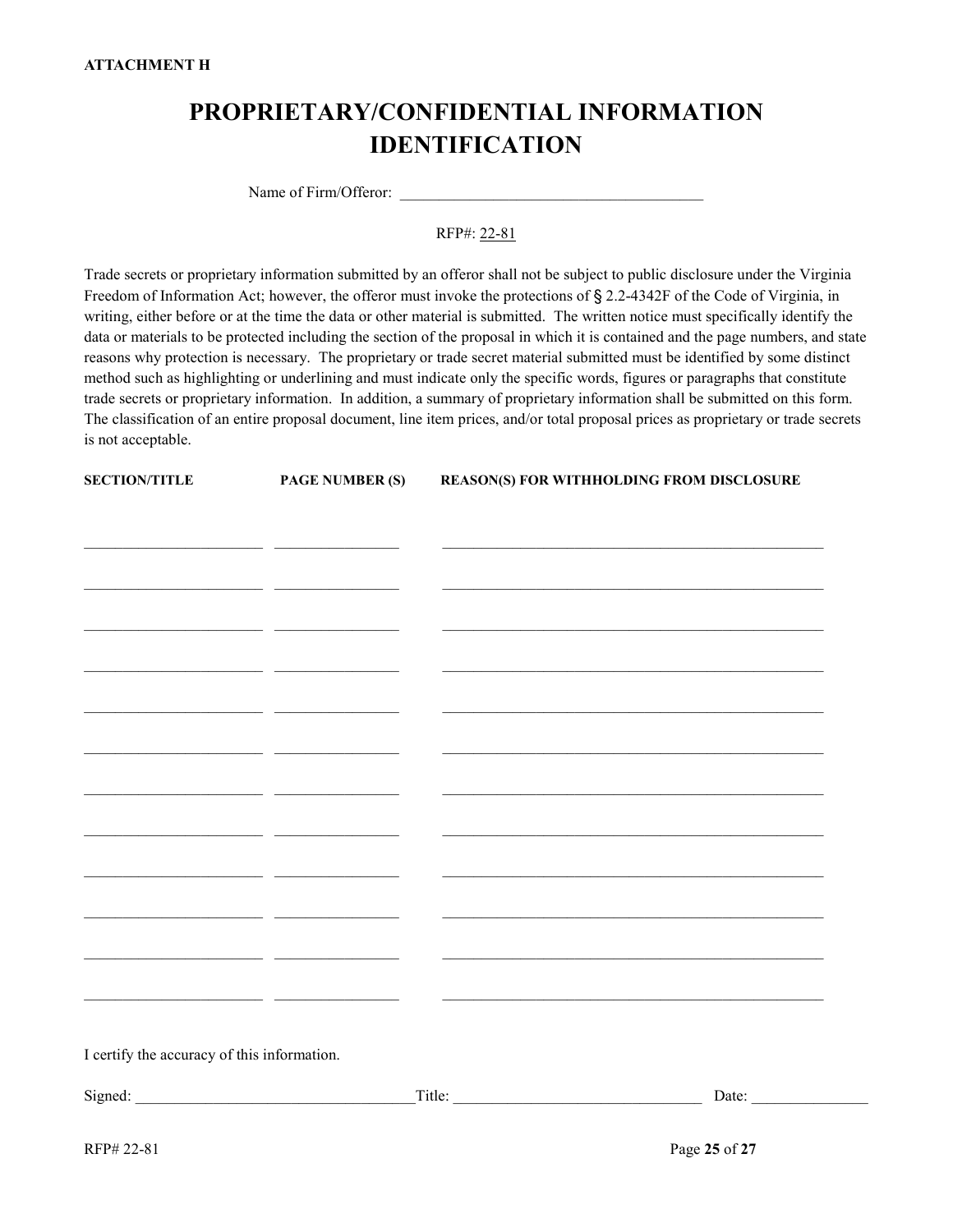# **SMALL-, WOMEN-, MINORITY-, MICRO, EMPLOYMENT SERVICES ORGANIZATIONS, AND VETERAN-OWNED BUSINESS OBJECTIVES**

It is an important business objective of the City of Charlottesville to promote the economic enhancement of small businesses (SBE) and micro businesses (O), women-owned businesses (WBE), minority-owned businesses (MBE), employment services organization (ESO) and veteran-owned businesses (VBE). The success of the City to track the amount of business received by SBE, WBE, MBE and VBE businesses, whether as a prime contractor or a subcontractor, is dependent upon the business community partnering with us in this important endeavor.

If you anticipate sub-contracting to any of these businesses in the performance of this contract, you are requested to individually report the total dollars for each business classification. Failure to report the dollars in the categories below may result in the application of stronger requirements being placed on offerors to assure that SBE, WBE, MBE and VBE businesses receive benefits from City contracts.

Complete the following information and return this form with your proposal.

1. If you are a SBE, O, WBE, MBE, ESO or VBE, please check one or more of the following boxes:

\_\_\_\_\_\_\_\_\_\_\_\_\_\_\_\_\_\_\_\_\_\_\_\_\_\_\_\_\_\_\_\_\_\_\_\_\_\_\_\_\_\_\_\_\_\_\_\_\_\_\_\_\_\_\_\_\_\_\_\_\_\_\_\_\_\_\_\_\_

\_\_\_\_\_\_\_\_\_\_\_\_\_\_\_\_\_\_\_\_\_\_\_\_\_\_\_\_\_\_\_\_\_\_\_\_\_\_\_\_\_\_\_\_\_\_\_\_\_\_\_\_\_\_\_\_\_\_\_\_\_\_\_\_\_\_\_\_\_

| SRF              | WRF                     | FS 6 |  |
|------------------|-------------------------|------|--|
|                  |                         |      |  |
| Certification #: | <b>Expiration Date:</b> |      |  |

If certified by other than the Virginia Department of Small Business and Supplier Diversity provide the name and contact information, including phone number and website of certifying agency:

2. In the spaces below, report the anticipated dollars that you intend to subcontract to each business type if a contract is awarded to your company. If you do not intend to sub-contract any work to others, even if you are a SBE, O, WBE, MBE, ESO or VBE, put zeros in the spaces below.

| Total SBE Dollars to be Sub-contracted        |                                                                                                                       |
|-----------------------------------------------|-----------------------------------------------------------------------------------------------------------------------|
| Total <b>O</b> Dollars to be Sub-contracted   |                                                                                                                       |
| Total WBE Dollars to be Sub-contracted        | <u> 1980 - John Stone, Amerikaans van die Stone van die Stone van die Stone van die Stone van die Stone van die S</u> |
| Total MBE Dollars to be Sub-contracted        |                                                                                                                       |
| Total <b>ESO</b> Dollars to be Sub-contracted |                                                                                                                       |
| Total VBE Dollars to be Sub-contracted        |                                                                                                                       |